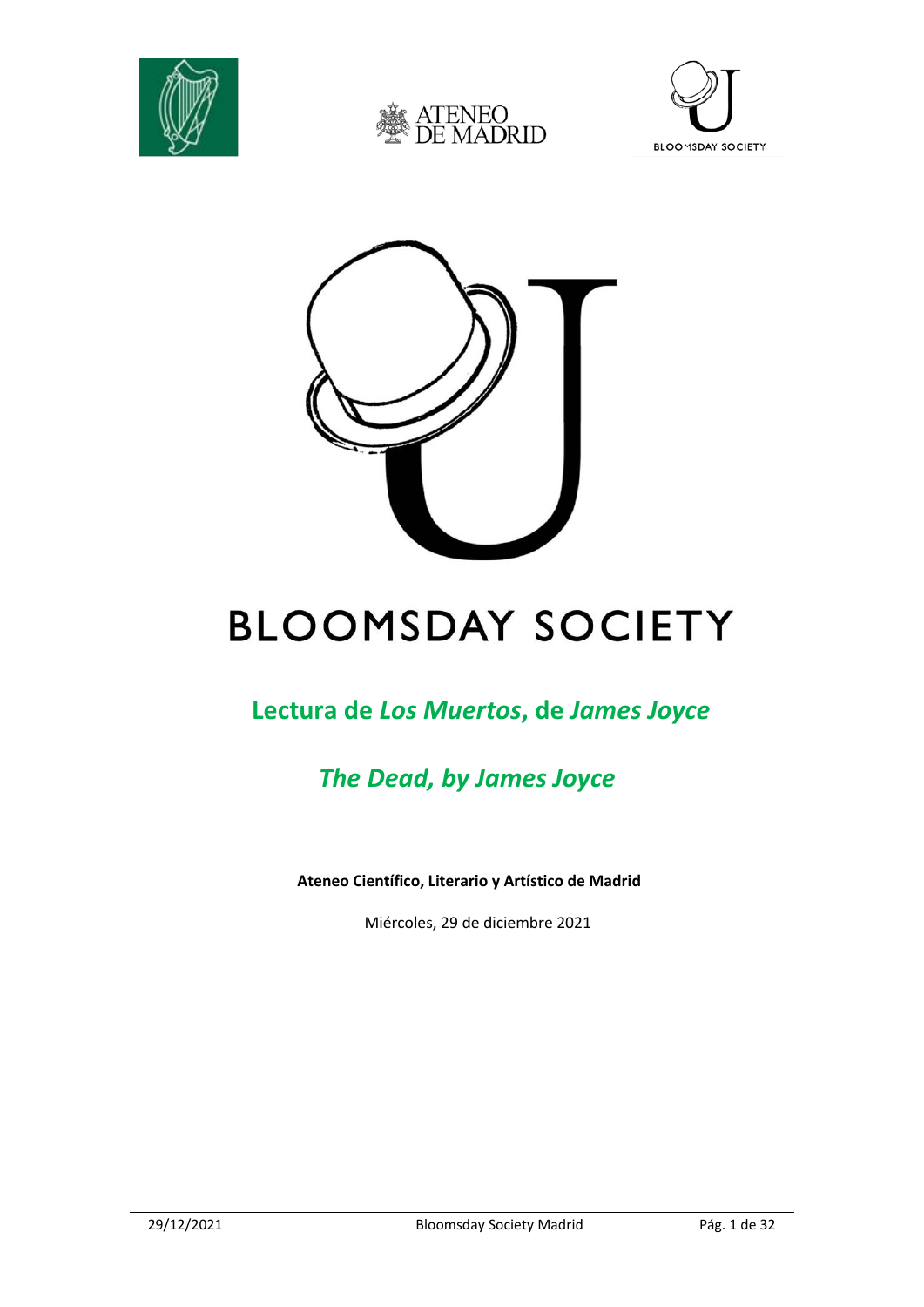





## *The Dead, by James Joyce*



**15 Usher's Island, the house once partly rented by Joyce's great aunts which was the model for "the dark gaunt house on Usher's Island", the principal setting for the story**



**The statue of [William III of England](https://en.wikipedia.org/wiki/William_III_of_England) on [Dame Street,](https://en.wikipedia.org/wiki/Dame_Street) Dublin, appears in a story told by Gabriel about his grandfather Patrick Morkan.**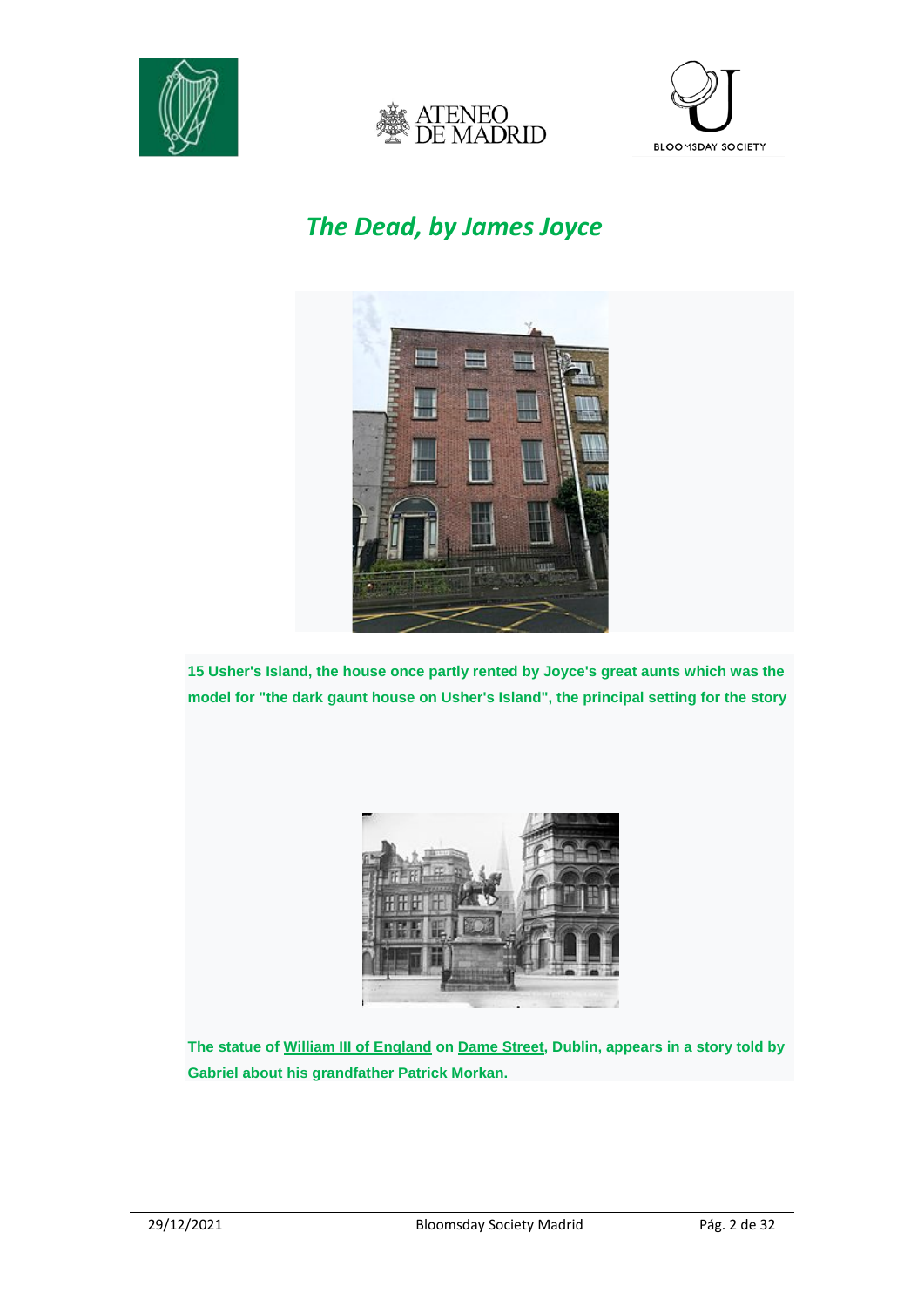





### *The Dead, by James Joyce*

### **Cast of Readers & Musicians**

**1. Narrator: Ophelia Leon. Gabriel Conroy: Mal Murphy Lily: Lois Humphrey Inderludio musical: Chris Dove & Bill Dixon 2. Narrador: Pilar Pastor Tía Kate: Ophelia Leon Gabriel Conroy: David Butler Mrs. Conroy (Greta): Concha D'Olhaberriague Tía Julia: Marisa del Valle Mr.Brown: Mal Murphy Inderludio musical: Chris Dove & Bill Dixon**

 **3.**

 **Narrator: Bill Dixon Mr.Brown: Morgan Fagg Red-faced young woman: Judy Macinnes Aunt Kate: Lois Humphrey Mary Jane: Marisa del Valle Miss Daly: Judy Macinnes Aunt Julia: Ophelia Leon Gabriel Conroy: Mal Murphy Inderludio musical: Chris Dove & Bill Dixon 4. Narrator: Bill Dixon Mr.Brown: Morgan Fagg Red-faced young woman: Judy Macinnes Aunt Kate: Lois Humphrey Mary Jane: Marisa del Valle Miss Daly: Judy Macinnes**

**Aunt Julia: Ophelia Leon**

**Gabriel Conroy: Mal Murphy**

 **Inderludio musical: Chris Dove & Bill Dixon**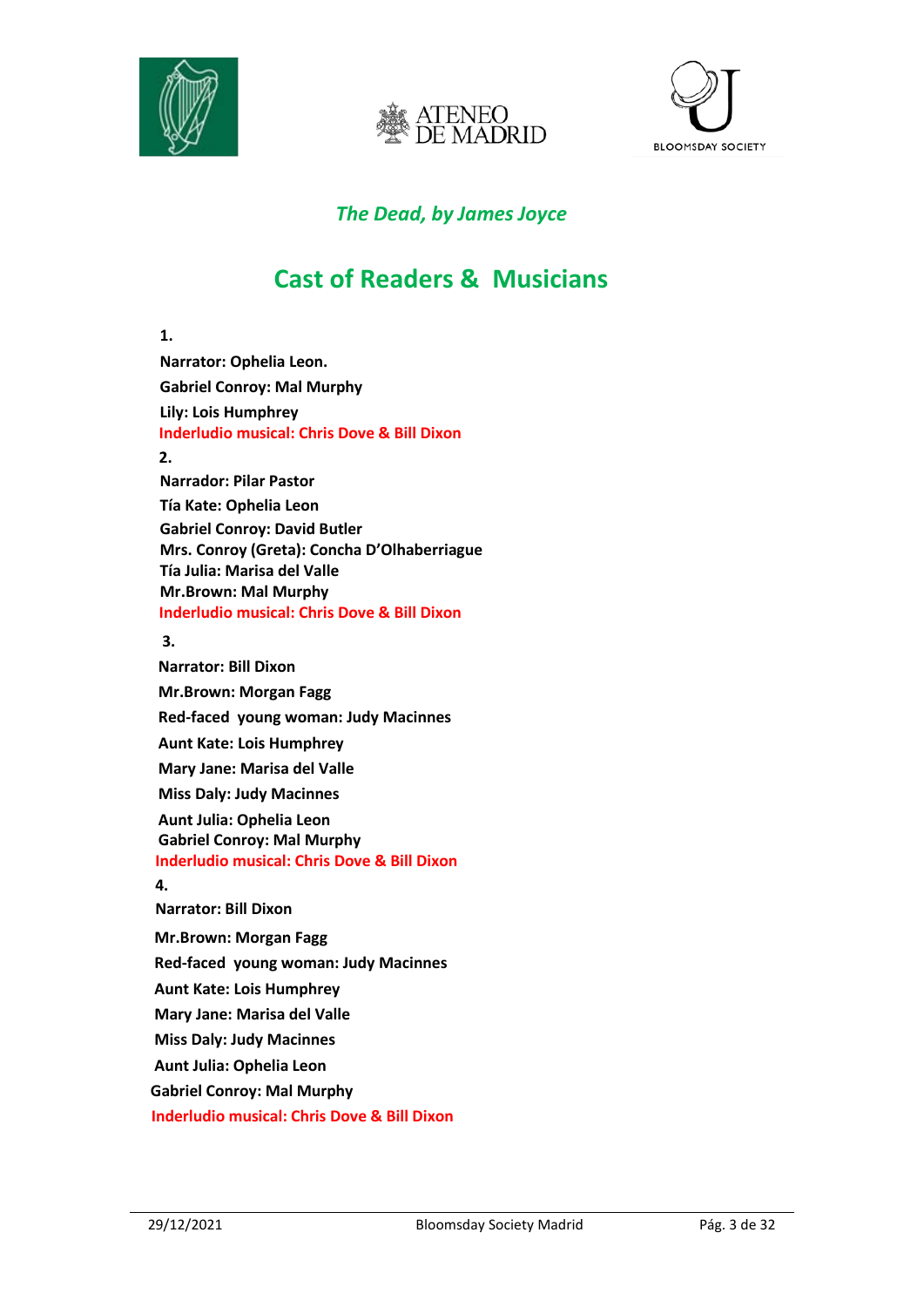





**5.**

**Narrador: Pilar Pastor Mrs. Conroy (Gretta): Concha D'Olhaberriague Gabriel Conroy: David Butler Freddy Malins: Mul Murphy Mr.Browne: David Butler Tía Julia: Ophelia Leon Tía Kate: Pilar Pastor Mary Jane: Marisa del Valle Mrs Ivors: Ophelia Leon Inderludio musical: Chris Dove & Bill Dixon 6. Narrator: Bill Dixon Gabriel: Mal Murphy Miss Furlong: Judy Macinnes Miss Higgins: Lois Humphrey Freddy Malins: Morgan Fagg Mr Bartell D'Arcy: David Butler Mary Jane: Lois Humphrey Aunt Kate: Judy Macinnes Inderludio musical: Chris Dove & Bill Dixon 7. Narrator: Lois Humphrey Aunt Kate: Marisa del Valle Mr. Browne: David Butler Gabriel: Mal Murphy Mary Jane: Judy Macinnes Cabman: Morgan Fagg Miss O'Callaghan: Ophelia Leon Mr D'Arcy: Bill Dixon Aunt Julia: Ophelia Leon Inderludio musical: Chris Dove & Bill Dixon 8. Narrator: Bill Dixon Gabriel Conroy: Mal Murphy Miss O'Callaghan: Ophelia Leon Gretta Conroy: Judy Macinnes Man: David Butler Porter: Morgan Fagg**

**Inderludio musical: Chris Dove & Bill Dixon**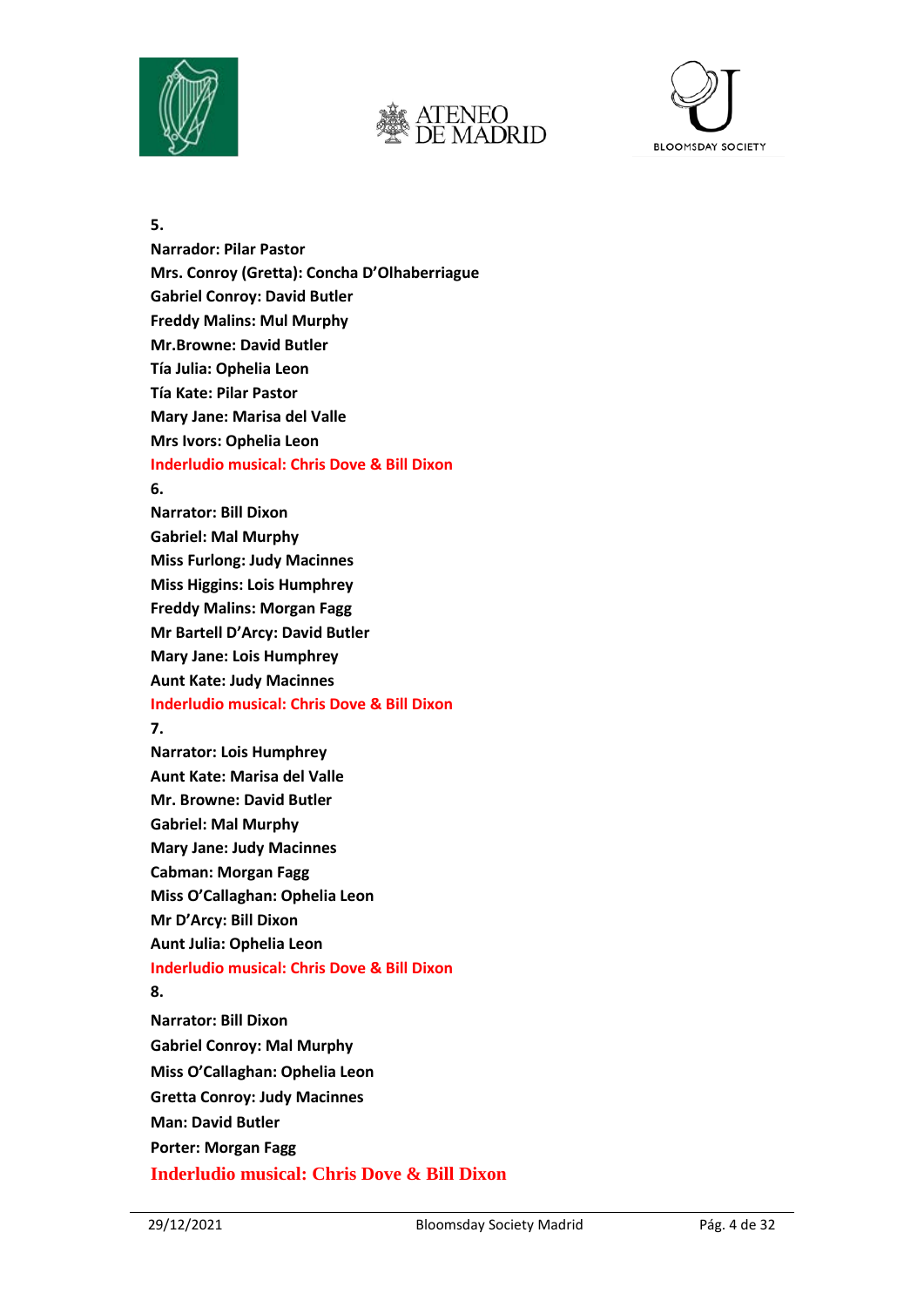





### *The Dead, by James Joyce*

**1. Narrator: Ophelia Leon. Gabriel Conroy: Mal Murphy Lily: Lois Humphrey**

Lily, the caretaker's daughter, was literally run off her feet. Hardly had she brought one gentleman into the little pantry behind the office on the ground floor and helped him off with his overcoat than the wheezy hall-door bell clanged again and she had to scamper along the bare hallway to let in another guest. It was well for her she had not to attend to the ladies also. But Miss Kate and Miss Julia had thought of that and had converted the bathroom upstairs into a ladies' dressing-room. Miss Kate and Miss Julia were there, gossiping and laughing and fussing, walking after each other to the head of the stairs, peering down over the banisters and calling down to Lily to ask her who had come.

It was always a great affair, the Misses Morkan's annual dance. Everybody who knew them came to it, members of the family, old friends of the family, the members of Julia's choir, any of Kate's pupils that were grown up enough, and even some of Mary Jane's pupils too. Never once had it fallen flat. For years and years it had gone off in splendid style as long as anyone could remember; ever since Kate and Julia, after the death of their brother Pat, had left the house in Stoney Batter and taken Mary Jane, their only niece, to live with them in the dark gaunt house on Usher's Island, the upper part of which they had rented from Mr Fulham, the corn-factor on the ground floor. That was a good thirty years ago if it was a day. Mary Jane, who was then a little girl in short clothes, was now the main prop of the household, for she had the organ in Haddington Road. She had been through the Academy and gave a pupils' concert every year in the upper room of the Antient Concert Rooms. Many of her pupils belonged to the better-class families on the Kingstown and Dalkey line. Old as they were, her aunts also did their share. Julia, though she was quite grey, was still the leading soprano in Adam and Eve's, and Kate, being too feeble to go about much, gave music lessons to beginners on the old square piano in the back room. Lily, the caretaker's daughter, did housemaid's work for them. Though their life was modest they believed in eating well; the best of everything: diamond-bone sirloins, three-shilling tea and the best bottled stout. But Lily seldom made a mistake in the orders so that she got on well with her three mistresses. They were fussy, that was all. But the only thing they would not stand was back answers.

Of course they had good reason to be fussy on such a night. And then it was long after ten o'clock and yet there was no sign of Gabriel and his wife. Besides they were dreadfully afraid that Freddy Malins might turn up screwed. They would not wish for worlds that any of Mary Jane's pupils should see him under the influence; and when he was like that it was sometimes very hard to manage him. Freddy Malins always came late but they wondered what could be keeping Gabriel: and that was what brought them every two minutes to the banisters to ask Lily had Gabriel or Freddy come.

"O, Mr Conroy," said Lily to Gabriel when she opened the door for him, "Miss Kate and Miss Julia thought you were never coming. Good-night, Mrs Conroy."

"I'll engage they did," said Gabriel, "but they forget that my wife here takes three mortal hours to dress herself."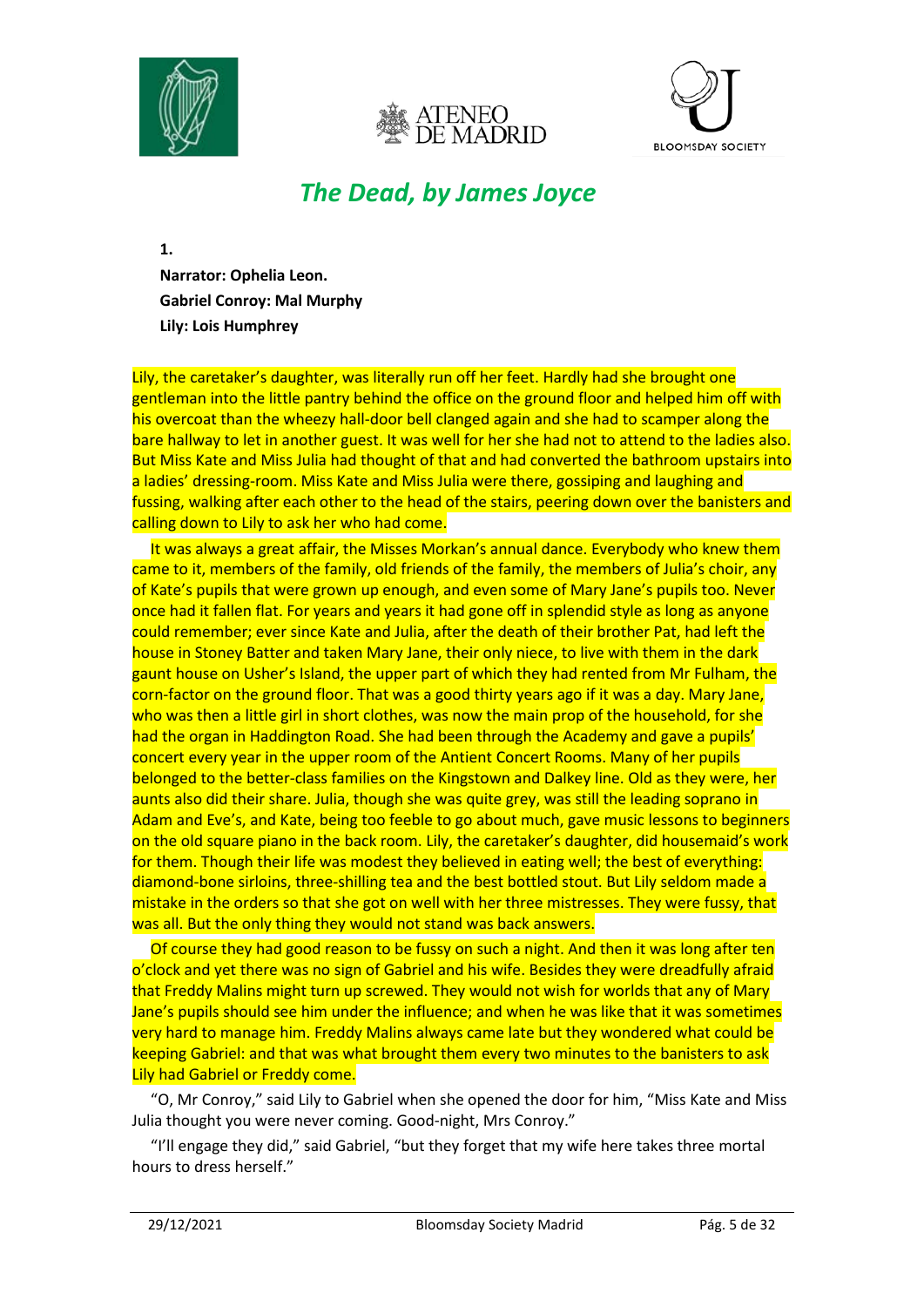





He stood on the mat, scraping the snow from his goloshes, while Lily led his wife to the foot of the stairs and called out:

"Miss Kate, here's Mrs Conroy."

Kate and Julia came toddling down the dark stairs at once. Both of them kissed Gabriel's wife, said she must be perished alive and asked was Gabriel with her.

"Here I am as right as the mail, Aunt Kate! Go on up. I'll follow," called out Gabriel from the dark.

He continued scraping his feet vigorously while the three women went upstairs, laughing, to the ladies' dressing-room. A light fringe of snow lay like a cape on the shoulders of his overcoat and like toecaps on the toes of his goloshes; and, as the buttons of his overcoat slipped with a squeaking noise through the snow-stiffened frieze, a cold, fragrant air from out-of-doors escaped from crevices and folds.

"Is it snowing again, Mr Conroy?" asked Lily.

She had preceded him into the pantry to help him off with his overcoat. Gabriel smiled at the three syllables she had given his surname and glanced at her. She was a slim, growing girl, pale in complexion and with hay-coloured hair. The gas in the pantry made her look still paler. Gabriel had known her when she was a child and used to sit on the lowest step nursing a rag doll.

"Yes, Lily," he answered, "and I think we're in for a night of it."

He looked up at the pantry ceiling, which was shaking with the stamping and shuffling of feet on the floor above, listened for a moment to the piano and then glanced at the girl, who was folding his overcoat carefully at the end of a shelf.

"Tell me, Lily," he said in a friendly tone, "do you still go to school?"

"O no, sir," she answered. "I'm done schooling this year and more."

"O, then," said Gabriel gaily, "I suppose we'll be going to your wedding one of these fine days with your young man, eh?"

The girl glanced back at him over her shoulder and said with great bitterness:

"The men that is now is only all palaver and what they can get out of you."

Gabriel coloured as if he felt he had made a mistake and, without looking at her, kicked off his goloshes and flicked actively with his muffler at his patent-leather shoes.

He was a stout tallish young man. The high colour of his cheeks pushed upwards even to his forehead where it scattered itself in a few formless patches of pale red; and on his hairless face there scintillated restlessly the polished lenses and the bright gilt rims of the glasses which screened his delicate and restless eyes. His glossy black hair was parted in the middle and brushed in a long curve behind his ears where it curled slightly beneath the groove left by his hat.

When he had flicked lustre into his shoes he stood up and pulled his waistcoat down more tightly on his plump body. Then he took a coin rapidly from his pocket.

"O Lily," he said, thrusting it into her hands, "it's Christmas-time, isn't it? Just ... here's a little...."

He walked rapidly towards the door.

"O no, sir!" cried the girl, following him. "Really, sir, I wouldn't take it."

"Christmas-time! Christmas-time!" said Gabriel, almost trotting to the stairs and waving his hand to her in deprecation.

The girl, seeing that he had gained the stairs, called out after him: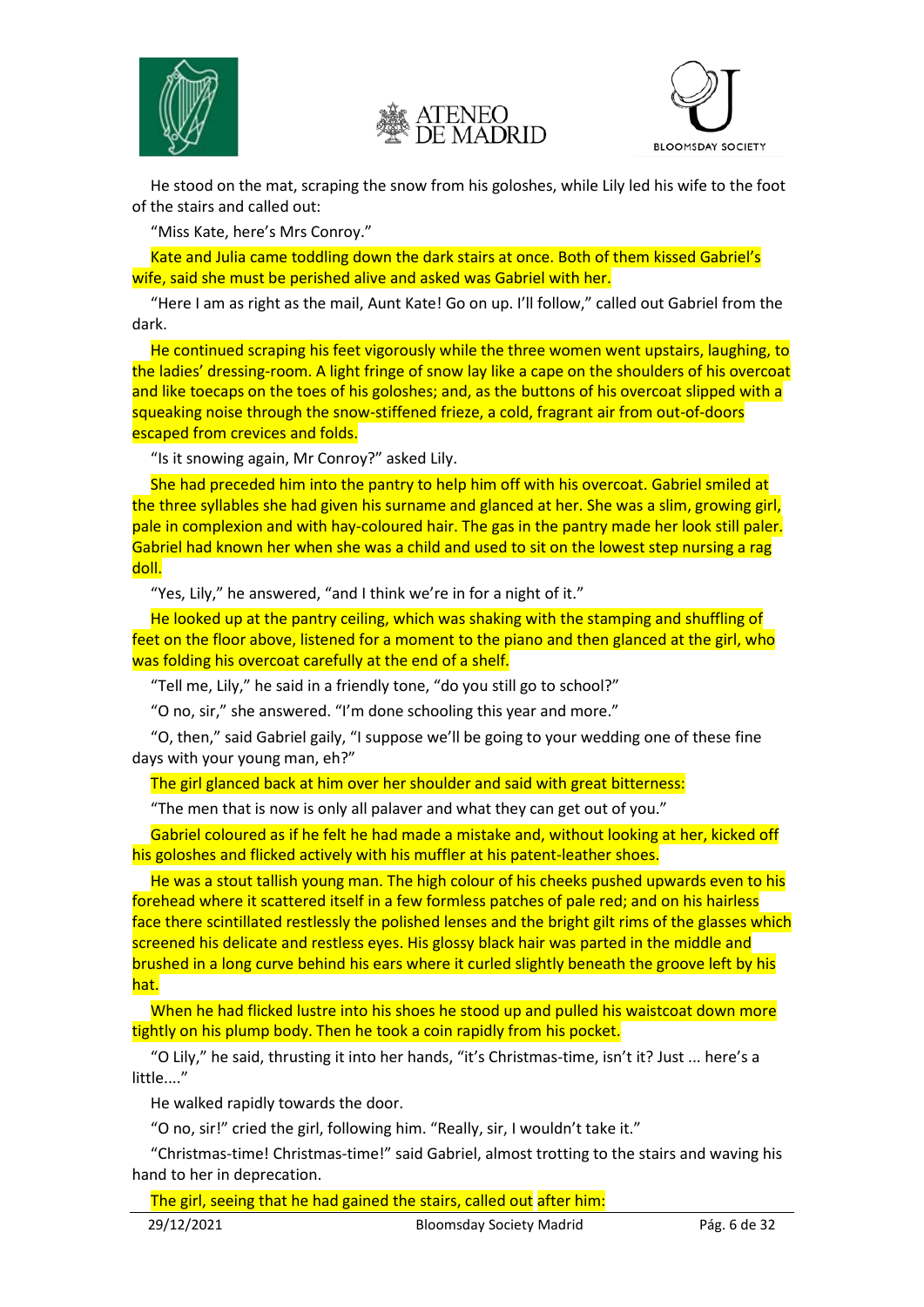





"Well, thank you, sir."

He waited outside the drawing-room door until the waltz should finish, listening to the skirts that swept against it and to the shuffling of feet. He was still discomposed by the girl's bitter and sudden retort. It had cast a gloom over him which he tried to dispel by arranging his cuffs and the bows of his tie. He then took from his waistcoat pocket a little paper and glanced at the headings he had made for his speech. He was undecided about the lines from Robert Browning for he feared they would be above the heads of his hearers. Some quotation that they would recognise from Shakespeare or from the Melodies would be better. The indelicate clacking of the men's heels and the shuffling of their soles reminded him that their grade of culture differed from his. He would only make himself ridiculous by quoting poetry to them which they could not understand. They would think that he was airing his superior education. He would fail with them just as he had failed with the girl in the pantry. He had taken up a wrong tone. His whole speech was a mistake from first to last, an utter failure.

#### **Inderludio musical: Chris Dove & Bill Dixon**

**2**

**Narrador: Pilar Pastor Tía Kate: Ophelia Leon Gabriel Conroy: David Butler Mrs. Conroy (Greta): Concha D'Olhaberriague Tía Julia: Marisa del Valle Mr.Brown: Mal Murphy**

Fue entonces que sus tías y su mujer salieron del cuarto de vestir. Sus tías eran dos ancianas pequeñas que vestían con sencillez. Tía Julia era como una pulgada más alta. Llevaba el pelo gris hacia atrás, en un moño a la altura de las orejas; y gris también, con sombras oscuras, era su larga cara flácida. Aunque era robusta y caminaba erguida, los ojos lánguidos y los labios entreabiertos le daban la apariencia de una mujer que no sabía dónde estaba ni a dónde iba. Tía Kate se veía más viva. Su cara, más saludable que la de su hermana, era toda bultos y arrugas, como una manzana roja pero fruncida, y su pelo, peinado también a la antigua, no había perdido su color de castaña madura. Las dos besaron a Gabriel, cariñosas. Era el sobrino preferido, hijo de la hermana mayor, la difunta Ellen, la que se casó con T. J. Conroy, de los Muelles del Puerto.

-Gretta me acaba de decir que no vas a regresar en coche a Monkstown esta noche, Gabriel dijo tía Kate.

-No -dijo Gabriel, volviéndose a su esposa-, ya tuvimos bastante con el año pasado, ¿no es así? ¿No te acuerdas, tía Kate, el catarro que cogió Gretta entonces? Con las puertas del coche traqueteando todo el viaje y el viento del este dándonos de lleno en cuanto pasamos Merrion. Lindísimo. Gretta cogió un catarro de lo más malo.

Tía Kate fruncía el ceño y asentía a cada palabra.

-Muy bien dicho, Gabriel, muy bien dicho -dijo-. No hay que descuidarse nunca.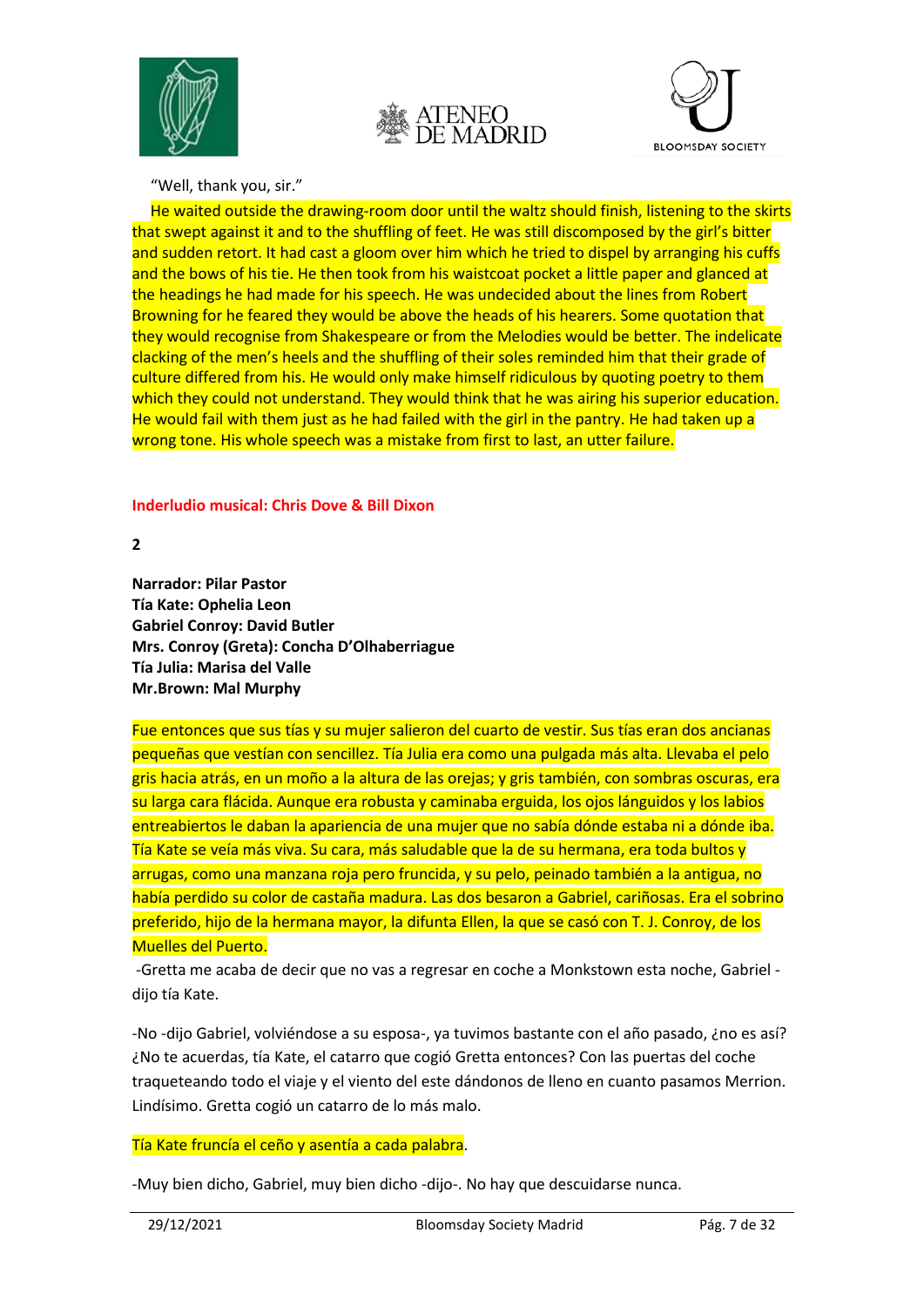





-Pero en cuanto a Gretta -dijo Gabriel-, ésta es capaz de regresar a casa a pie por entre la nieve, si por ella fuera.

Mrs Conroy sonrió. -No le haga caso, tía Kate -dijo-, que es demasiado precavido: obligando a Tom a usar visera verde cuando lee de noche y a hacer ejercicios, y forzando a Eva a comer potaje. ¡Pobrecita! ¡Que no lo puede ni ver!... Ah, ¿pero a que no adivinan lo que me obliga a llevar ahora?

Se deshizo en carcajadas mirando a su marido, cuyos ojos admirados y contentos, iban de su vestido a su cara y su pelo. Las dos tías rieron también con ganas, ya que la solicitud de Gabriel formaba parte del repertorio familiar. –

¡Galochas! -dijo Mrs Conroy-. La última moda. Cada vez que está el suelo mojado tengo que llevar galochas. Quería que me las pusiera hasta esta noche, pero de eso nada. Si me descuido me compra un traje de bañista.

Gabriel se rió nervioso y, para darse confianza, se arregló la corbata, mientras que tía Kate se doblaba de la risa de tanto que le gustaba el cuento. La sonrisa desapareció enseguida de la cara de tía Julia y fijó sus ojos tristes en la cara de su sobrino. Después de una pausa, preguntó: -¿Y qué son galochas, Gabriel? -¡Galochas, Julia! -exclamó su hermana-. Santo cielo, ¿tú no sabes lo que son galochas? Se ponen sobre los... sobre las botas, ¿no es así, Gretta? -Sí -dijo Mrs Conroy-. Unas cosas de gutapercha. Los dos tenemos un par ahora. Gabriel dice que todo el mundo las usa en el continente. -Ah, en el continente -murmuró tía Julia, moviendo la cabeza lentamente. Gabriel frunció las cejas y dijo, como si estuviera enfadado: -No son nada del otro mundo, pero Gretta cree que son muy cómicas porque dice que le recuerdan a los minstrels negros de Christy. -Pero dime, Gabriel -dijo tía Kate, con tacto brusco-. Claro que te ocupaste del cuarto. Gretta nos contaba que... -Oh, lo del cuarto está resuelto -replicó Gabriel- . Tomé uno en el Gresham. -Claro, claro --dijo tía Kate-, lo mejor que podías haber hecho. Y los niños, Gretta, ¿no te preocupan? -Oh, no es más que por una noche -dijo Mrs Conroy-. Además, que Bessie los cuida. -Claro, claro --dijo tía Kate de nuevo-. ¡Qué comodidad tener una muchacha así, en quien se puede confiar! Ahí tienen a esa Lily, que no sé lo que le pasa últimamente. No es la de antes.

Gabriel estuvo a punto de hacerle una pregunta a su tía sobre este asunto, pero ella dejó de prestarle atención para observar a su hermana, que se había escurrido escaleras abajo, sacando la cabeza por sobre la baranda. -Ahora dime tú -dijo ella, como molesta-, ¿dónde irá Julia ahora? ¡Julia! ¡Julia! ¿Dónde vas tú? Julia, que había bajado más de media escalera, regresó a decir, zalamera: -Ahí está Freddy. En el mismo instante unas palmadas y un floreo final del piano anunció que el vals acababa de terminar. La puerta de la sala se abrió desde dentro y salieron algunas parejas. Tía Kate se llevó a Gabriel apresuradamente a un lado y le susurró al oído: -Sé bueno, Gabriel, y vete abajo a ver si está bien y no lo dejes subir si está tomado. Estoy segura de que está tomado. Segurísima. Gabriel se llegó a la escalera y escuchó más allá de la balaustrada. Podía oír dos personas conversando en el cuarto de desahogo. Luego reconoció la risa de Freddy Malins. Bajó las escaleras haciendo ruido. -Qué alivio --dijo tía Kate a Mrs Conroy- que Gabriel esté aquí... Siempre me siento más descansada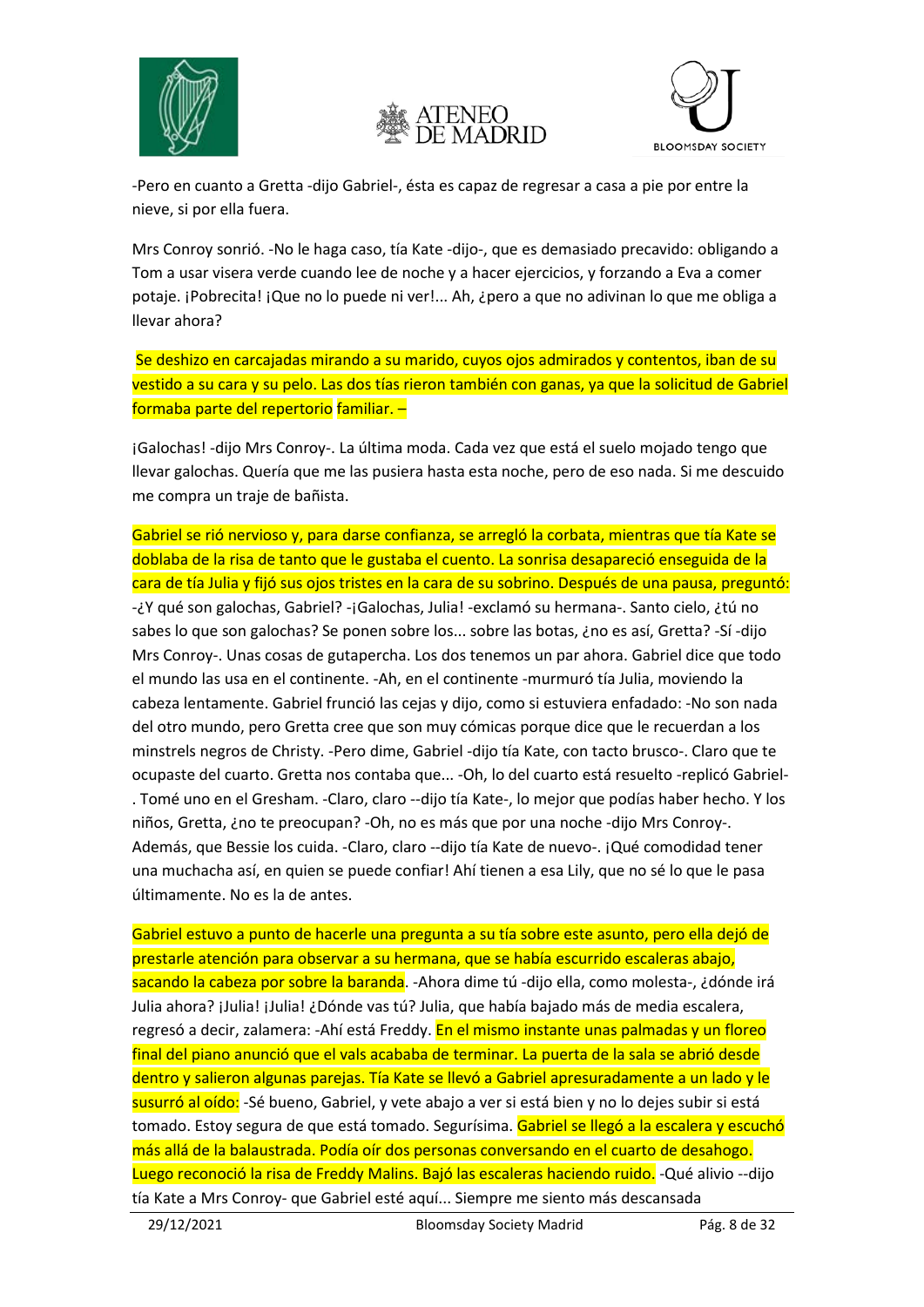





mentalmente cuando anda por aquí... Julia, aquí están Miss Daly y Miss Power, que van a tomar refrescos. Gracias por el lindo vals, Miss Daly. Un ritmo encantador. Un hombre alto, de cara mustia, bigote de cerdas y piel oscura, que pasaba con su pareja, dijo: -¿Podríamos también tomar nosotros un refresco, Miss Morkan? -Julia -dijo la tía Kate sumariamente-, y aquí están Mr Browne y Miss Furlong. Llévatelos adentro, Julia, con Miss Daly y Miss Power. - Yo me encargo de las damas -dijo Mr Browne, apretando sus labios hasta que sus bigotes se erizaron para sonreír con todas sus arrugas. -Sabe usted, Miss Morkan, la razón por la que les caigo bien a las mujeres es que... No terminó la frase, sino que, viendo que la tía Kate estaba ya fuera de alcance, enseguida se llevó a las tres mujeres al cuarto del fondo. Dos mesas cuadradas puestas juntas ocupaban el centro del cuarto y la tía Julia y el encargado estiraban y alisaban un largo mantel sobre ellas. En el cristalero se veían en exhibición platos y platillos y vasos y haces de cuchillos y tenedores y cucharas. La tapa del piano vertical servía como mesa auxiliar para los entremeses y los postres. Ante un aparador pequeño en un rincón dos jóvenes bebían de pie maltas amargas. Mr Browne dirigió su encomienda hacia ella y las invitó, en broma, a tomar un ponche femenino, caliente, fuerte y dulce. Mientras ellas protestaban no tomar tragos fuertes, él les abría tres botellas de limonada. Luego les pidió a los jóvenes que se hicieran a un lado y, tomando el frasco, se sirvió un buen trago de whisky. Los jóvenes lo miraron con respeto mientras probaba un sorbo

#### **Inderludio musical: Chris Dove & Bill Dixon**

**3.**

**Narrator: Bill Dixon Mr.Brown: Morgan Fagg Red-faced young woman: Judy Macinnes Aunt Kate: Lois Humphrey Mary Jane: Marisa del Valle Miss Daly: Judy Macinnes Aunt Julia: Ophelia Leon Gabriel Conroy: Mal Murphy**

"God help me," he said, smiling, "it's the doctor's orders."

His wizened face broke into a broader smile, and the three young ladies laughed in musical echo to his pleasantry, swaying their bodies to and fro, with nervous jerks of their shoulders. The boldest said:

"O, now, Mr Browne, I'm sure the doctor never ordered anything of the kind."

Mr Browne took another sip of his whisky and said, with sidling mimicry:

"Well, you see, I'm like the famous Mrs Cassidy, who is reported to have said: 'Now, Mary Grimes, if I don't take it, make me take it, for I feel I want it.'"

His hot face had leaned forward a little too confidentially and he had assumed a very low Dublin accent so that the young ladies, with one instinct, received his speech in silence. Miss Furlong, who was one of Mary Jane's pupils, asked Miss Daly what was the name of the pretty waltz she had played; and Mr Browne, seeing that he was ignored, turned promptly to the two young men who were more appreciative.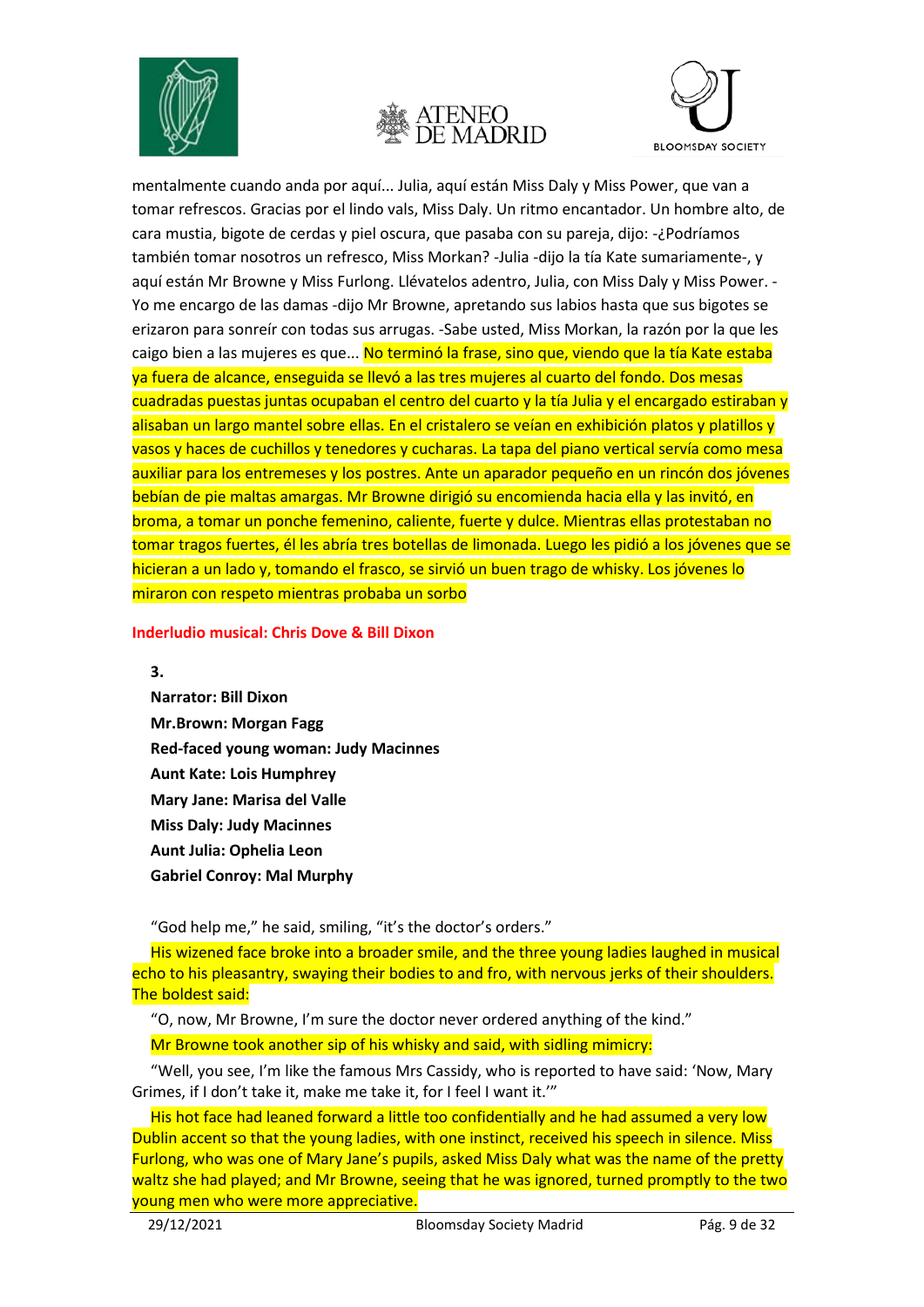





A red-faced young woman, dressed in pansy, came into the room, excitedly clapping her hands and crying:

"Quadrilles! Quadrilles!"

Close on her heels came Aunt Kate, crying:

"Two gentlemen and three ladies, Mary Jane!"

"O, here's Mr Bergin and Mr Kerrigan," said Mary Jane. "Mr Kerrigan, will you take Miss Power? Miss Furlong, may I get you a partner, Mr Bergin. O, that'll just do now."

"Three ladies, Mary Jane," said Aunt Kate.

The two young gentlemen asked the ladies if they might have the pleasure, and Mary Jane turned to Miss Daly.

"O, Miss Daly, you're really awfully good, after playing for the last two dances, but really we're so short of ladies tonight."

"I don't mind in the least, Miss Morkan."

"But I've a nice partner for you, Mr Bartell D'Arcy, the tenor. I'll get him to sing later on. All Dublin is raving about him."

"Lovely voice, lovely voice!" said Aunt Kate.

As the piano had twice begun the prelude to the first figure Mary Jane led her recruits quickly from the room. They had hardly gone when Aunt Julia wandered slowly into the room, looking behind her at something.

"What is the matter, Julia?" asked Aunt Kate anxiously. "Who is it?"

Julia, who was carrying in a column of table-napkins, turned to her sister and said, simply, as if the question had surprised her:

"It's only Freddy, Kate, and Gabriel with him."

In fact right behind her Gabriel could be seen piloting Freddy Malins across the landing. The latter, a young man of about forty, was of Gabriel's size and build, with very round shoulders. His face was fleshy and pallid, touched with colour only at the thick hanging lobes of his ears and at the wide wings of his nose. He had coarse features, a blunt nose, a convex and receding brow, tumid and protruded lips. His heavy-lidded eyes and the disorder of his scanty hair made him look sleepy. He was laughing heartily in a high key at a story which he had been telling Gabriel on the stairs and at the same time rubbing the knuckles of his left fist backwards and forwards into his left eye.

"Good-evening, Freddy," said Aunt Julia.

Freddy Malins bade the Misses Morkan good-evening in what seemed an offhand fashion by reason of the habitual catch in his voice and then, seeing that Mr Browne was grinning at him from the sideboard, crossed the room on rather shaky legs and began to repeat in an undertone the story he had just told to Gabriel.

"He's not so bad, is he?" said Aunt Kate to Gabriel.

Gabriel's brows were dark but he raised them quickly and answered:

"O, no, hardly noticeable."

"Now, isn't he a terrible fellow!" she said. "And his poor mother made him take the pledge on New Year's Eve. But come on, Gabriel, into the drawing-room."

Before leaving the room with Gabriel she signalled to Mr Browne by frowning and shaking her forefinger in warning to and fro. Mr Browne nodded in answer and, when she had gone, said to Freddy Malins: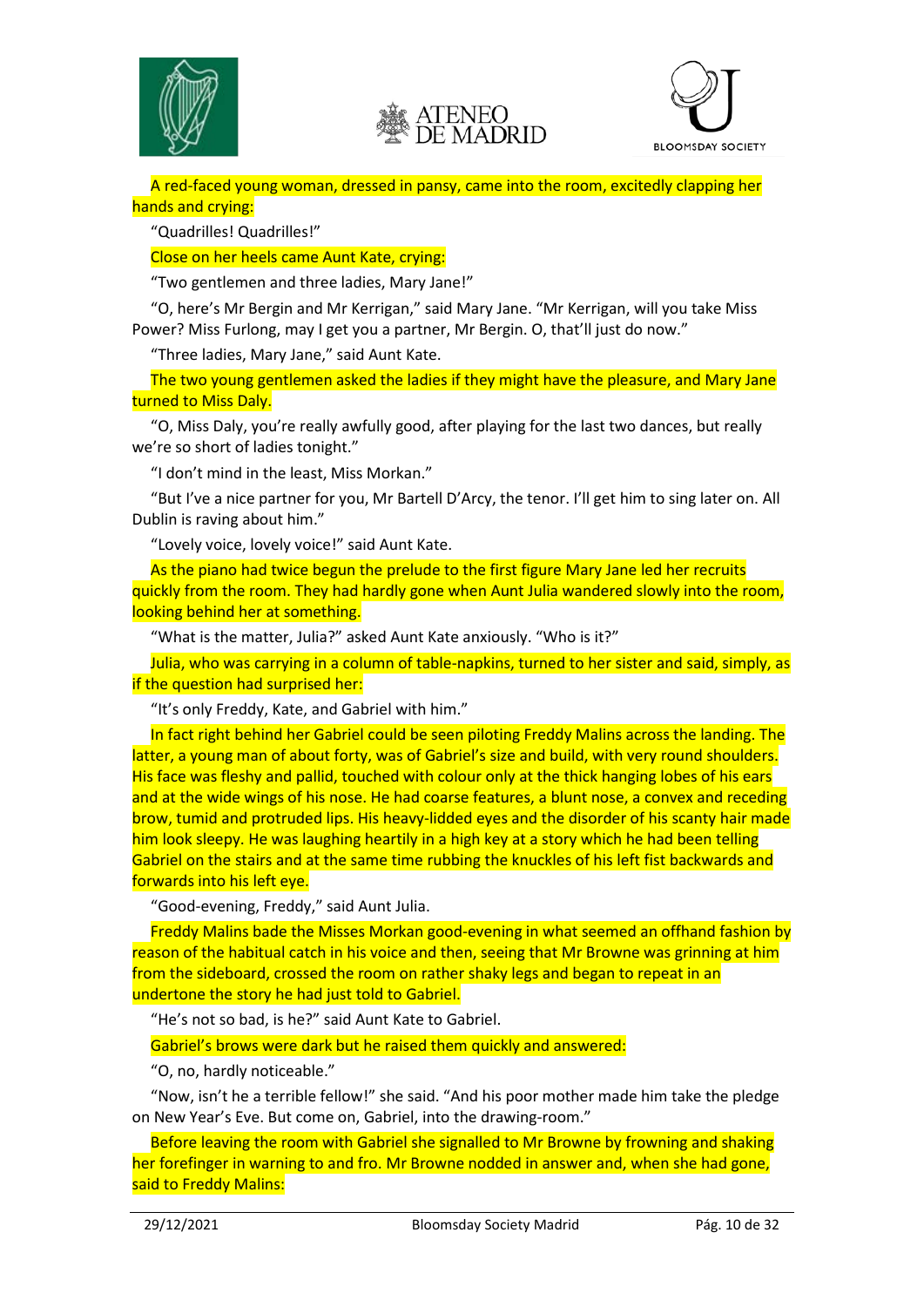





"Now, then, Teddy, I'm going to fill you out a good glass of lemonade just to buck you up." Freddy Malins, who was nearing the climax of his story, waved the offer aside impatiently but Mr Browne, having first called Freddy Malins' attention to a disarray in his dress, filled out and handed him a full glass of lemonade. Freddy Malins' left hand accepted the glass mechanically, his right hand being engaged in the mechanical readjustment of his dress. Mr Browne, whose face was once more wrinkling with mirth, poured out for himself a glass of whisky while Freddy Malins exploded, before he had well reached the climax of his story, in a kink of high-pitched bronchitic laughter and, setting down his untasted and overflowing glass, began to rub the knuckles of his left fist backwards and forwards into his left eye, repeating words of his last phrase as well as his fit of laughter would allow him.

#### **Inderludio musical: Chris Dove & Bill Dixon**

#### **4.**

**Narrator: Bill Dixon Mr.Brown: Morgan Fagg Red-faced young woman: Judy Macinnes Aunt Kate: Lois Humphrey Mary Jane: Marisa del Valle Miss Daly: Judy Macinnes Aunt Julia: Ophelia Leon Gabriel Conroy: Mal Murphy**

Gabriel could not listen while Mary Jane was playing her Academy piece, full of runs and difficult passages, to the hushed drawing-room. He liked music but the piece she was playing had no melody for him and he doubted whether it had any melody for the other listeners, though they had begged Mary Jane to play something. Four young men, who had come from the refreshment-room to stand in the doorway at the sound of the piano, had gone away quietly in couples after a few minutes. The only persons who seemed to follow the music were Mary Jane herself, her hands racing along the keyboard or lifted from it at the pauses like those of a priestess in momentary imprecation, and Aunt Kate standing at her elbow to turn the page.

Gabriel's eyes, irritated by the floor, which glittered with beeswax under the heavy chandelier, wandered to the wall above the piano. A picture of the balcony scene in *Romeo and Juliet* hung there and beside it was a picture of the two murdered princes in the Tower which Aunt Julia had worked in red, blue and brown wools when she was a girl. Probably in the school they had gone to as girls that kind of work had been taught for one year. His mother had worked for him as a birthday present a waistcoat of purple tabinet, with little foxes' heads upon it, lined with brown satin and having round mulberry buttons. It was strange that his mother had had no musical talent though Aunt Kate used to call her the brains carrier of the Morkan family. Both she and Julia had always seemed a little proud of their serious and matronly sister. Her photograph stood before the pierglass. She held an open book on her knees and was pointing out something in it to Constantine who, dressed in a man-o'-war suit, lay at her feet. It was she who had chosen the name of her sons for she was very sensible of the dignity of family life. Thanks to her, Constantine was now senior curate in Balbrigan and,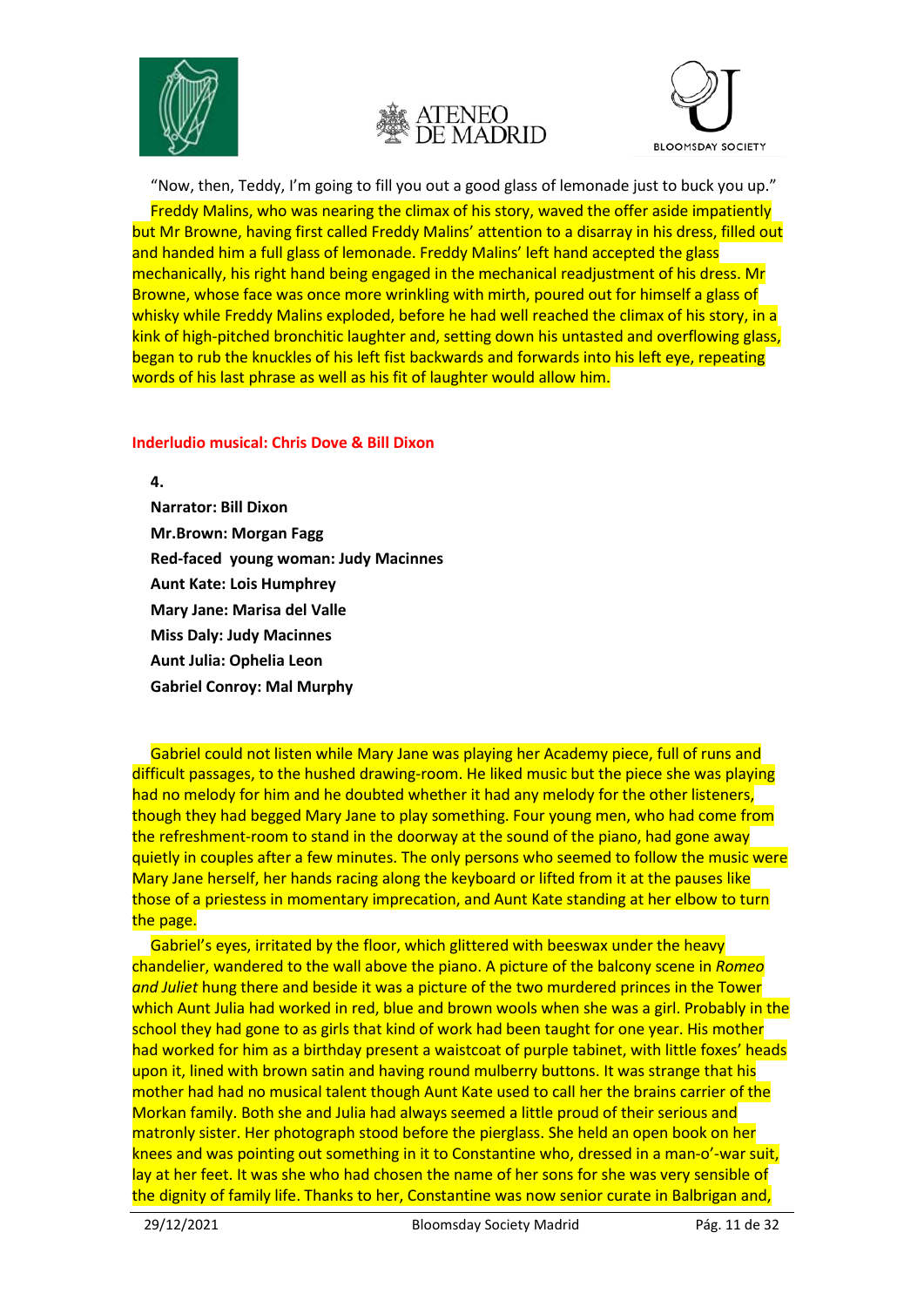





thanks to her, Gabriel himself had taken his degree in the Royal University. A shadow passed over his face as he remembered her sullen opposition to his marriage. Some slighting phrases she had used still rankled in his memory; she had once spoken of Gretta as being country cute and that was not true of Gretta at all. It was Gretta who had nursed her during all her last long illness in their house at Monkstown.

He knew that Mary Jane must be near the end of her piece for she was playing again the opening melody with runs of scales after every bar and while he waited for the end the resentment died down in his heart. The piece ended with a trill of octaves in the treble and a final deep octave in the bass. Great applause greeted Mary Jane as, blushing and rolling up her music nervously, she escaped from the room. The most vigorous clapping came from the four young men in the doorway who had gone away to the refreshment-room at the beginning of the piece but had come back when the piano had stopped.

Lancers were arranged. Gabriel found himself partnered with Miss Ivors. She was a frankmannered talkative young lady, with a freckled face and prominent brown eyes. She did not wear a low-cut bodice and the large brooch which was fixed in the front of her collar bore on it an Irish device and motto.

When they had taken their places she said abruptly:

"I have a crow to pluck with you."

"With me?" said Gabriel.

She nodded her head gravely.

"What is it?" asked Gabriel, smiling at her solemn manner.

"Who is G. C.?" answered Miss Ivors, turning her eyes upon him.

Gabriel coloured and was about to knit his brows, as if he did not understand, when she said bluntly:

"O, innocent Amy! I have found out that you write for *The Daily Express*. Now, aren't you ashamed of yourself?"

"Why should I be ashamed of myself?" asked Gabriel, blinking his eyes and trying to smile.

"Well, I'm ashamed of you," said Miss Ivors frankly. "To say you'd write for a paper like that. I didn't think you were a West Briton."

A look of perplexity appeared on Gabriel's face. It was true that he wrote a literary column every Wednesday in *The Daily Express*, for which he was paid fifteen shillings. But that did not make him a West Briton surely. The books he received for review were almost more welcome than the paltry cheque. He loved to feel the covers and turn over the pages of newly printed books. Nearly every day when his teaching in the college was ended he used to wander down the quays to the second-hand booksellers, to Hickey's on Bachelor's Walk, to Webb's or Massey's on Aston's Quay, or to O'Clohissey's in the by-street. He did not know how to meet her charge. He wanted to say that literature was above politics. But they were friends of many years' standing and their careers had been parallel, first at the university and then as teachers: he could not risk a grandiose phrase with her. He continued blinking his eyes and trying to smile and murmured lamely that he saw nothing political in writing reviews of books.

When their turn to cross had come he was still perplexed and inattentive. Miss Ivors promptly took his hand in a warm grasp and said in a soft friendly tone:

"Of course, I was only joking. Come, we cross now."

When they were together again she spoke of the University question and Gabriel felt more at ease. A friend of hers had shown her his review of Browning's poems. That was how she had found out the secret: but she liked the review immensely. Then she said suddenly: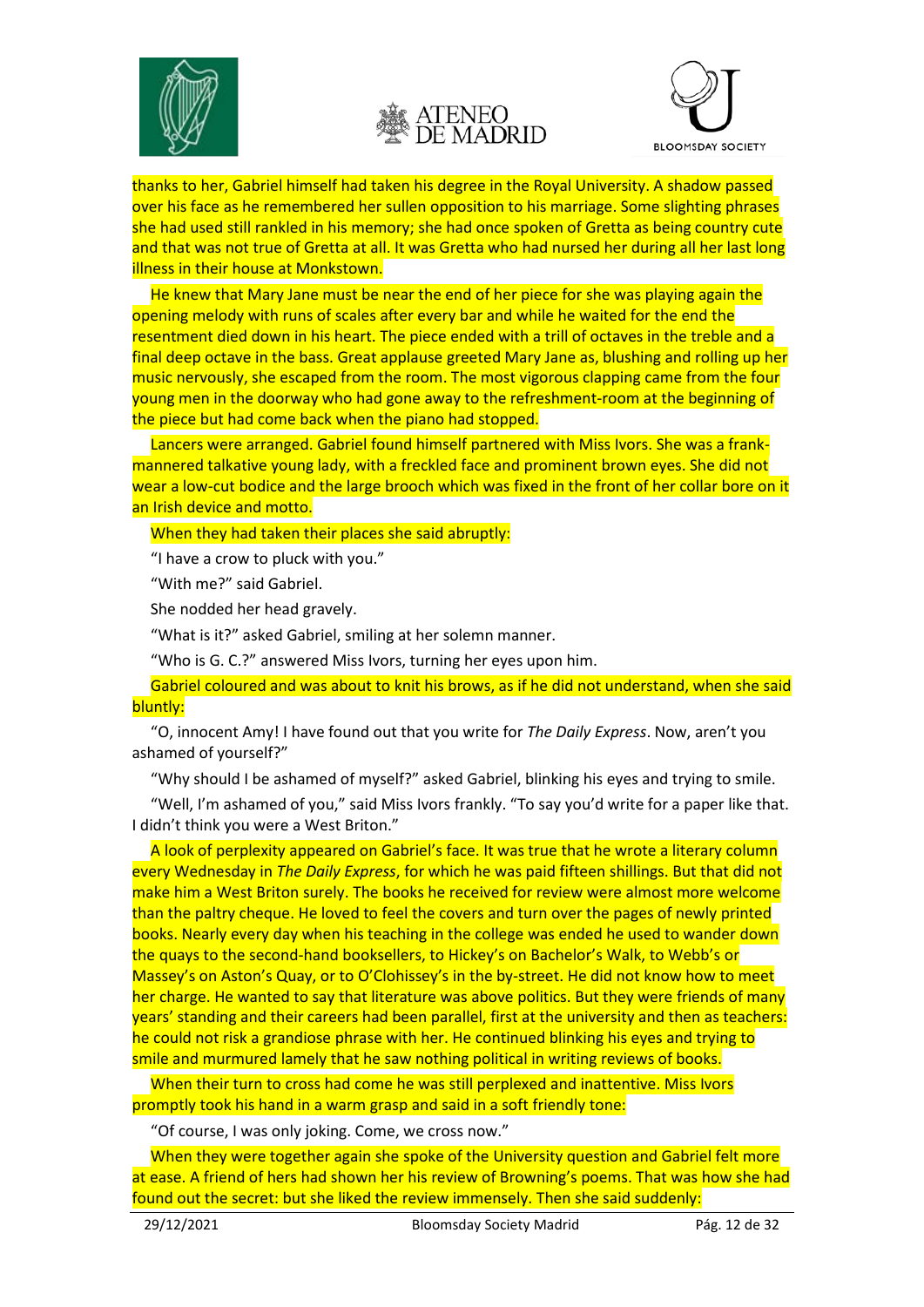





"O, Mr Conroy, will you come for an excursion to the Aran Isles this summer? We're going to stay there a whole month. It will be splendid out in the Atlantic. You ought to come. Mr Clancy is coming, and Mr Kilkelly and Kathleen Kearney. It would be splendid for Gretta too if she'd come. She's from Connacht, isn't she?"

"Her people are," said Gabriel shortly.

"But you will come, won't you?" said Miss Ivors, laying her warm hand eagerly on his arm.

"The fact is," said Gabriel, "I have just arranged to go——"

"Go where?" asked Miss Ivors.

"Well, you know, every year I go for a cycling tour with some fellows and so $-\frac{m}{2}$ 

"But where?" asked Miss Ivors.

"Well, we usually go to France or Belgium or perhaps Germany," said Gabriel awkwardly.

"And why do you go to France and Belgium," said Miss Ivors, "instead of visiting your own land?"

"Well," said Gabriel, "it's partly to keep in touch with the languages and partly for a change."

"And haven't you your own language to keep in touch with—Irish?" asked Miss Ivors.

"Well," said Gabriel, "if it comes to that, you know, Irish is not my language."

Their neighbours had turned to listen to the cross-examination. Gabriel glanced right and left nervously and tried to keep his good humour under the ordeal which was making a blush invade his forehead.

"And haven't you your own land to visit," continued Miss Ivors, "that you know nothing of, your own people, and your own country?"

"O, to tell you the truth," retorted Gabriel suddenly, "I'm sick of my own country, sick of it!" "Why?" asked Miss Ivors.

Gabriel did not answer for his retort had heated him.

"Why?" repeated Miss Ivors.

They had to go visiting together and, as he had not answered her, Miss Ivors said warmly:

"Of course, you've no answer."

Gabriel tried to cover his agitation by taking part in the dance with great energy. He avoided her eyes for he had seen a sour expression on her face. But when they met in the long chain he was surprised to feel his hand firmly pressed. She looked at him from under her brows for a moment quizzically until he smiled. Then, just as the chain was about to start again, she stood on tiptoe and whispered into his ear:

"West Briton!"

#### **Inderludio musical: Chris Dove & Bill Dixon**

**5.**

**Narrador: Pilar Pastor Mrs. Conroy (Gretta): Concha D'Olhaberriague Gabriel Conroy: David Butler**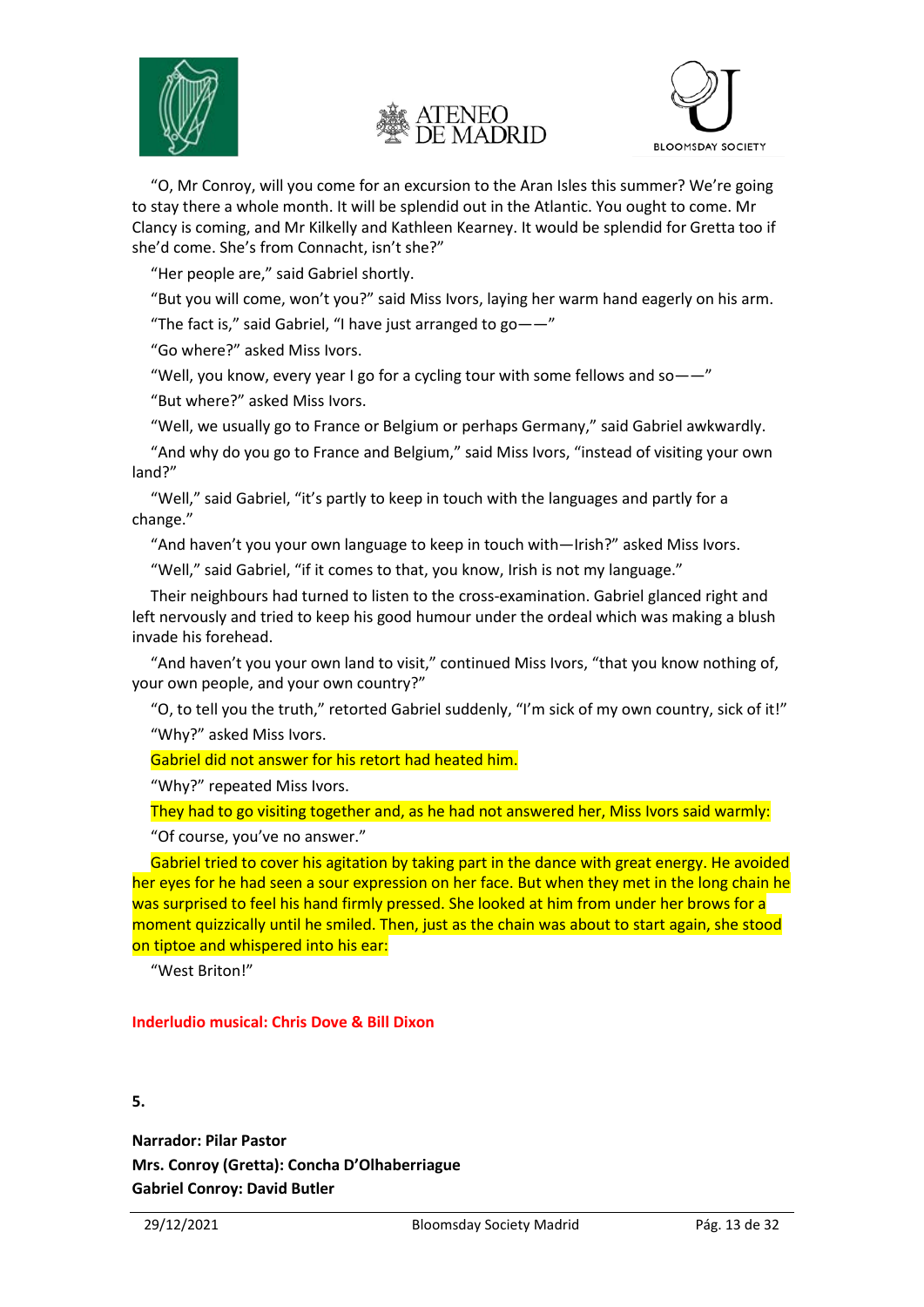





**Freddy Malins: Mul Murphy Mr.Browne: David Butler Tía Julia: Ophelia Leon Tía Kate: Pilar Pastor Mary Jane: Marisa del Valle Mrs Ivors: Ophelia Leon**

Cuando la danza de lanceros acabó, Gabriel se fue al rincón más remoto del salón donde estaba sentada la madre de Freddy Malins. Era una mujer rechoncha y fofa y blanca en canas. Tenía la misma voz tomada de su hijo y tartamudeaba bastante. Le habían asegurado que Freddy había llegado y que estaba bastante bien. Gabriel le preguntó si tuvo una buena travesía. Vivía con su hija casada en Glasgow y venía a Dublín de visita una vez al año. Respondió plácidamente que había sido un viaje muy lindo y que el capitán estuvo de lo más atento. También habló de la linda casa que su hija tenía en Glasgow y de los buenos amigos que tenían allá. Mientras ella le daba a la lengua Gabriel trató de desterrar el recuerdo del desagradable incidente con Miss Ivors. Por supuesto que la muchacha o la mujer o lo que fuese era una fanática, pero había un lugar para cada cosa. Quizá no debió él responderle como lo hizo. Pero ella no tenía derecho a llamarlo pro inglés delante de la gente, ni aun en broma. Trató de hacerlo quedar en ridículo delante de la gente, acuciándolo y clavándole sus ojos de conejo. Vio a su mujer abriéndose paso hacia él por entre las parejas que valsaban. Cuando llegó a su lado le dijo al oído: - Gabriel, tía Kate quiere saber si no vas a trinchar el ganso como de costumbre. Miss Daly va a cortar el jamón y yo voy a ocuparme del pudín. -Está bien -dijo Gabriel. -Van a dar de comer primero a los jóvenes, tan pronto como termine este vals, para que tengamos la mesa para nosotros solos. -¿Bailaste? -preguntó Gabriel. -Por supuesto. ¿No me viste? ¿Tuviste tú unas palabras con Molly Ivors por casualidad? -Ninguna. ¿Por qué? ¿Dijo ella eso? -Más o menos. Estoy tratando de hacer que Mr D'Arcy cante algo. Me parece que es de lo más vanidoso. -No cambiamos palabras -dijo Gabriel, irritado-, sino que ella quería que yo fuera a Irlanda del oeste, y le dije que no. Su mujer juntó las manos, excitada, y dio un saltico: -¡Oh, vamos, Gabriel! -gritó-. Me encantaría volver a Galway de nuevo. -Ve tú si quieres -dijo Gabriel fríamente. Ella lo miró un instante, se volvió luego a Mrs Malins y dijo:-Eso es lo que se llama un hombre agradable, Mrs Malins. Mientras ella se escurría a través del salón, Mrs Malins, como si no la hubieran interrumpido,siguió contándole a Gabriel sobre los lindos lares de Escocia y sus escenarios naturales, preciosos. Su yerno las llevaba cada año a los lagos y salían de pesquería. Un día cogió él un pescado, lindísimo, así de grande, y el hombre del hotel se lo guisó para la cena. Gabriel ni oía lo que ella decía. Ahora que se acercaba la hora de la comida empezó a pensar de nuevo en su discurso y en las citas. Cuando vio que Freddy Malins atravesaba el salón para venir a ver a su madre, Gabriel le dio su silla y se retiró al poyo de la ventana. El salón estaba ya vacío y del cuarto del fondo llegaba un rumor de platos y cubiertos. Los pocos que quedaban en la sala parecían hartos de bailar y conversaban quedamente en grupitos. Los cálidos dedos temblorosos de Gabriel repicaron sobre el frío cristal de la ventana. ¡Qué fresco debía hacer fuera! ¡Lo agradable que sería salir a caminar solo por la orilla del río y después atravesar el parque! La nieve se veía amontonada sobre las ramas de los árboles y poniendo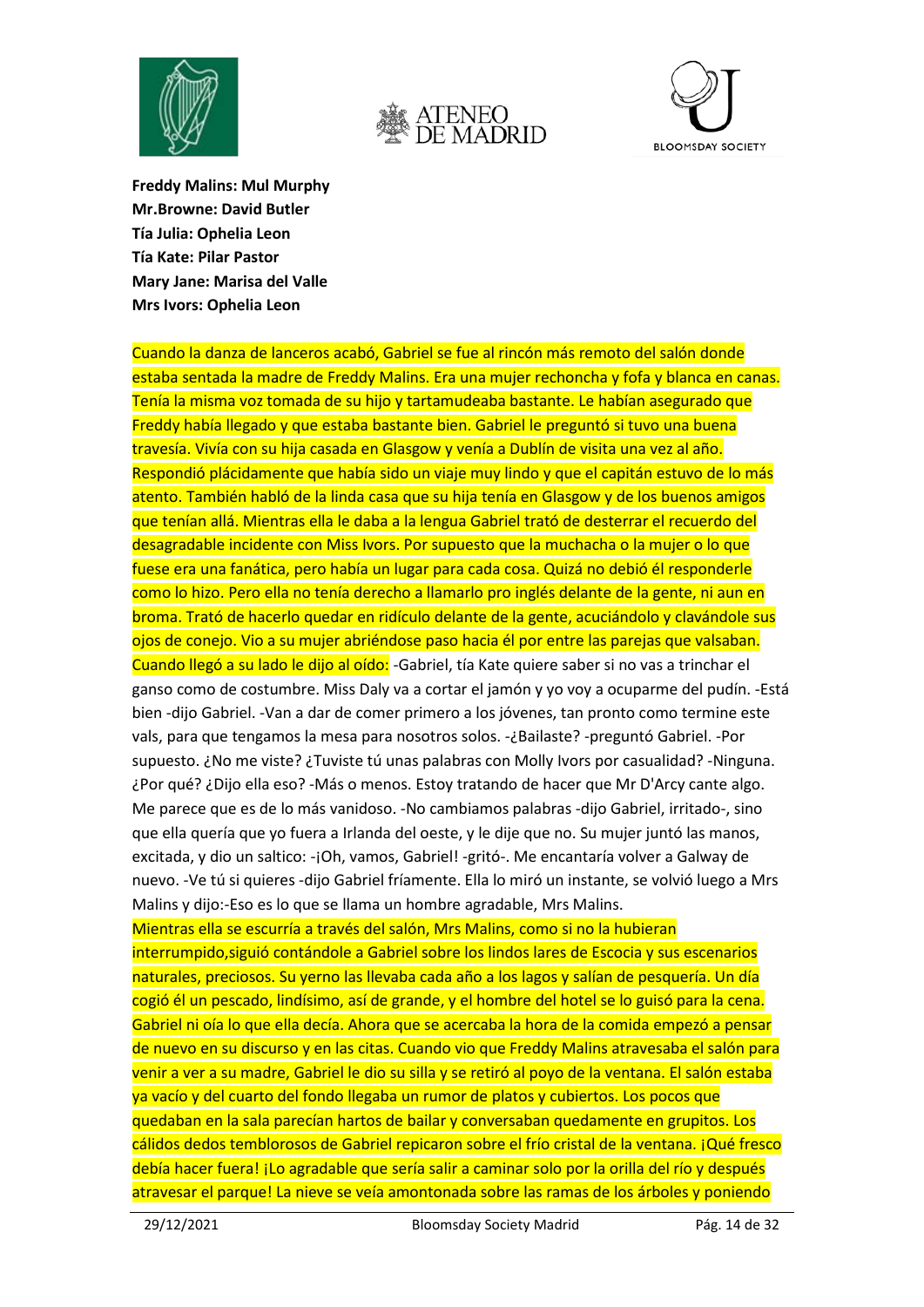





un gorro refulgente al monumento a Wellington. ¡Cuánto más grato sería estar allá fuera que cenando! Repasó los temas de su discurso: la hospitalidad irlandesa, tristes recuerdos, las Tres Gracias, Paris, la cita de Browning. Se repitió una frase que escribió en su crítica: Uno siente que escucha una música acuciada por las ideas. Miss Ivors había elogiado la crítica. ¿Sería sincera? ¿Tendría su vida propia oculta tras tanta propaganda? No había habido nunca animosidad entre ellos antes de esta ocasión. Lo enervaba pensar que ella estaría sentada a la mesa, mirándolo mientras él hablaba, con sus críticos ojos interrogantes. Tal vez no le desagradaría verlo fracasar en su discurso. Le dio valor la idea que le vino a la mente. Diría, aludiendo a tía Kate y a tía Julia: Damas y caballeros, la generación que ahora se halla en retirada entre nosotros habrá tenido sus faltas, pero por mi parte yo creo que tuvo ciertas cualidades de hospitalidad, de humor, de humanidad, de las que la nueva generación, tan seria y supereducada, que crece ahora en nuestro seno, me parece carecer. Muy bien dicho: que aprenda Miss Ivors. ¿Qué le importaba si sus tías no eran más que dos viejas ignorantes? Un rumor en la sala atrajo su atención. Mr Browne venía desde la puerta llevando galante del brazo a la tía Julia, que sonreía cabizbaja. Una salva irregular de aplausos la escoltó hasta el piano y luego, cuando Mary Jane se sentó en la banqueta, y la tía Julia, dejando de sonreír, dio media vuelta para mejor proyectar su voz hacia el salón, cesaron gradualmente. Gabriel reconoció el preludio. Era una vieja canción del repertorio de tía Julia, Ataviada para el casorio. Su voz, clara y sonora, atacó los gorgoritos que adornaban la tonada y aunque cantó muy rápido no se comió ni una floritura. Oír la voz sin mirar la cara de la cantante era sentir y compartir la excitación de un vuelo rápido y seguro. Gabriel aplaudió ruidosamente junto con los demás cuando la canción acabó y atronadores aplausos llegaron de la mesa invisible. Sonaban tan genuinos, que algo de rubor se esforzaba por salirle a la cara a tía Julia, cuando se agachaba para poner sobre el atril el viejo cancionero encuadernado en cuero con sus iniciales en la portada. Freddy Malins, que había ladeado la cabeza para oírla mejor, aplaudía todavía cuando todo el mundo había dejado ya de hacerlo y hablaba animado con su madre que asentía grave y lenta en aquiescencia. Al fin, no pudiendo aplaudir más, se levantó de pronto y atravesó el salón a la carrera para llegar hasta tía Julia y tomar su mano entre las suyas, sacudiéndola cuando le faltaron las palabras o cuando el freno de su voz se hizo insoportable. - Le estaba diciendo yo a mi madre -dijo- que nunca la había oído cantar tan bien, jnunca! No, nunca sonó tan bien su voz como esta noche. ¡Vaya! ¿A que no lo cree? Pero es la verdad. Palabra de honor que es la pura verdad. Nunca sonó su voz tan fresca y tan... tan clara y tan fresca, inunca! La tía Julia sonrió ampliamente y murmuró algo sobre aquel cumplido mientras sacaba la mano del aprieto. Mr Browne extendió una mano abierta hacia ella y dijo a los que estaban a su alrededor, como un animador que presenta un portento a la amable concurrencia: ¡Miss Julia Morkan, mi último descubrimiento! Se reía con ganas de su chiste cuando Freddy Malins se volvió a él para decirle: -Bueno, Browne, si hablas en serio podrías haber hecho otro descubrimiento peor. Todo lo que puedo decir es que nunca la había oído cantar tan bien ninguna de las veces que he estado antes aquí. Y es la pura verdad. -Ni yo tampoco -dijo Mr Browne-. Creo que de voz ha mejorado mucho. Tía Julia se encogió de hombros y dijo con tímido orgullo: -Hace treinta años, mi voz, como tal, no era mala. -Le he dicho a Julia muchas veces -dijo tía Kate enfática- que está malgastando su talento en ese coro. Pero nunca me quiere oír. Se volvió como si quisiera apelar al buen sentido de los demás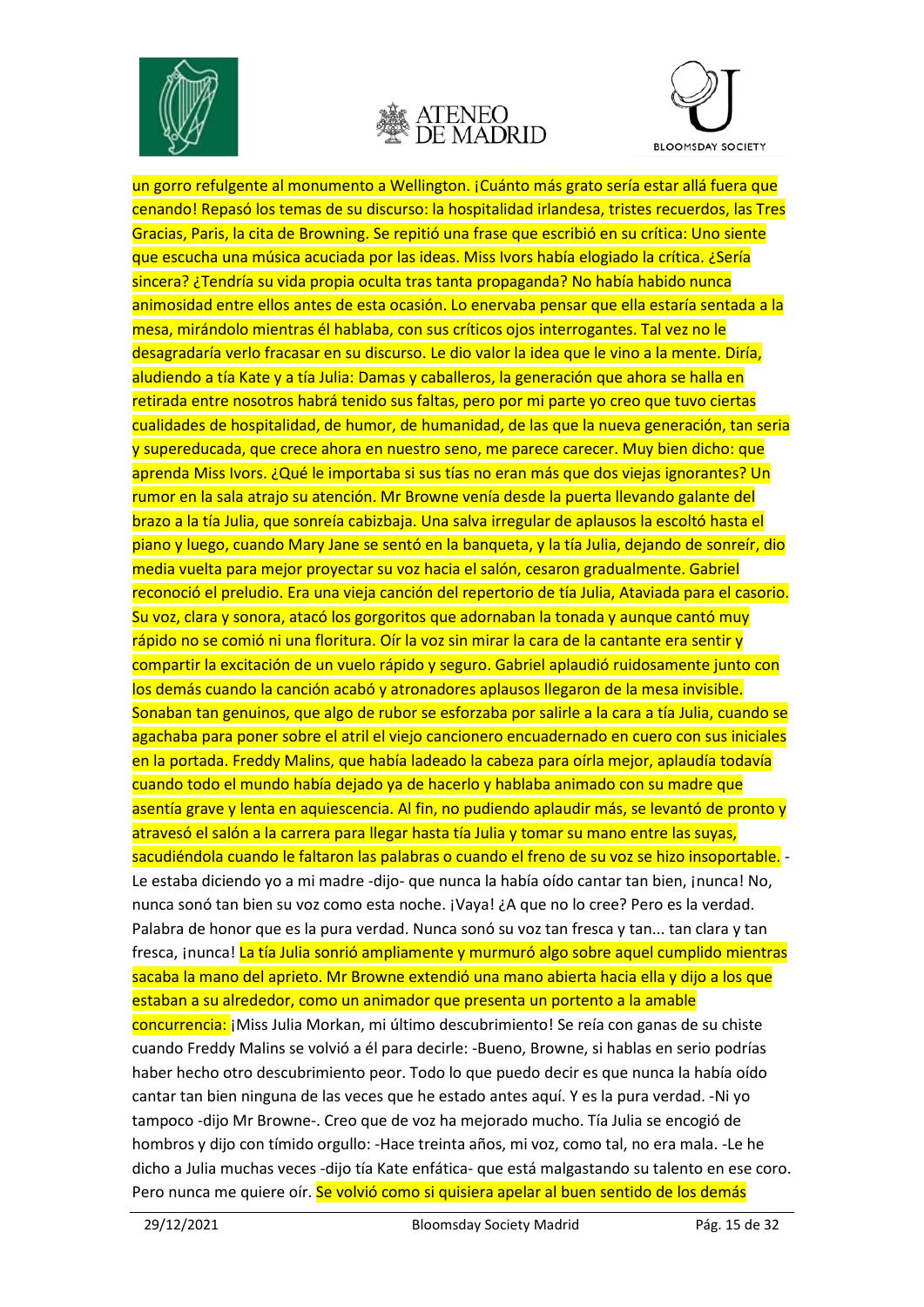





frente a un niño incorregible, mientras tía Julia, una vaga sonrisa reminiscente esbozándose en sus labios, miraba alelada al frente. -Pero no -siguió tía Kate-, no deja que nadie la convenza ni la dirija, cantando como una esclava de ese coro noche y día, día y noche. ¡Desde las seis de la mañana el día de Navidad! ¿Y todo para qué? -Bueno, ¿no sería por la honra del Señor, tía Kate? -preguntó Mary Jane, girando en la banqueta, sonriendo. La tía Kate se volvió a su sobrina como una fiera y le dijo: -¡Yo me sé muy bien qué cosa es la honra del Señor, Mary Jane! Pero no creo que sea muy honrado de parte del Papa sacar de un coro a una mujer que se ha esclavizado en él toda su vida para pasarle por encima a chiquillos malcriados. Supongo que el Papa lo hará por la honra del Señor, pero no es justo, Mary Jane, y no está nada bien. Se había fermentado apasionadamente y hubiera continuado defendiendo a su hermana porque le dolía, pero Mary Jane, viendo que los bailadores regresaban ya al salón, intervino apaciguante: -Vamos, tía Kate, que está usted escandalizando a Mister Browne, que tiene otras creencias. Tía Kate se volvió a Mr Browne, que sonreía ante esta alusión a su religión, y dijo apresurada: -Oh, pero yo no pongo en duda que el Papa tenga razón. No soy más que una vieja estúpida y no presumo de otra cosa. Pero hay eso que se llama gratitud y cortesía cotidiana en la vida. Y si yo fuera Julia iba y se lo decía al padre Healy en su misma cara... -Y, además, tía Kate -dijo Mary Jane-, que estamos todos con mucha hambre y cuando tenemos hambre somos todos muy belicosos. -Y cuando estamos sedientos también somos belicosos -añadió Mr Browne. -Así que más vale que vayamos a cenar -dijo Mary Jane- y dejemos la discusión para más tarde. En el rellano de la salida de la sala Gabriel encontró a su esposa y a Mary Jane tratando de convencer a Miss Ivors para que se quedara a cenar. Pero Miss Ivors, que se había puesto ya su sombrero y se abotonaba el abrigo, no se quería quedar. No se sentía lo más mínimo con apetito y, además, que ya se había quedado más de lo que debía. -Pero si no son más que diez minutos, Molly -dijo Mrs Conroy-. No es tanta la demora. -Para que comas un bocado -dijo Mary Jane- después de tanto bailoteo. -No puedo, de veras -dijo Miss Ivors. -Me parece que no lo pasaste nada bien -dijo Mary Jane, con desaliento. -Sí, muy bien, se lo aseguro -dijo Miss Ivors-, pero ahora deben dejarme ir corriendo. -Pero, ¿cómo vas a llegar? preguntó Mrs Conroy. -Oh, no son más que unos pasos malecón arriba. Gabriel dudó por un momento y dijo: -Si me lo permite, Miss Ivors, yo la acompaño. Si de veras tiene que marcharse usted. Pero Miss Ivors se soltó de entre ellos. -De ninguna manera -exclamó-. Por el amor de Dios vayan a cenar y no se ocupen de mí. Ya sé cuidarme muy bien. -Mira, Molly, que tú eres rara -dijo Mrs Conroy con franqueza. -Beannacht libh -gritó Miss Ivors, entre carcajadas, mientras bajaba la escalera. Mary Jane se quedó mirándola, una expresión preocupada en su rostro, mientras Mrs Conroy se inclinó por sobre la baranda para oír si cerraba la puerta del zaguán. Gabriel se preguntó si sería él la causa de que ella se fuera tan abruptamente. Pero no parecía estar de mal humor: se había ido riéndose a carcajadas. Se quedó mirando las escaleras, distraído. En ese momento la tía Kate salió del comedor, dando tumbos, casi exprimiéndose las manos de desespero. -¿Dónde está Gabriel? -gritó-. ¿Dónde es que está Gabriel? Todo el mundo está esperando ahí dentro, con todo listo; ¡y nadie que trinche el ganso! -¡Aquí estoy yo, tía Kate! -exclamó Gabriel, con súbita animación-. Listo para trinchar una bandada de gansos si fuera necesario.

#### **Inderludio musical: Chris Dove & Bill Dixon**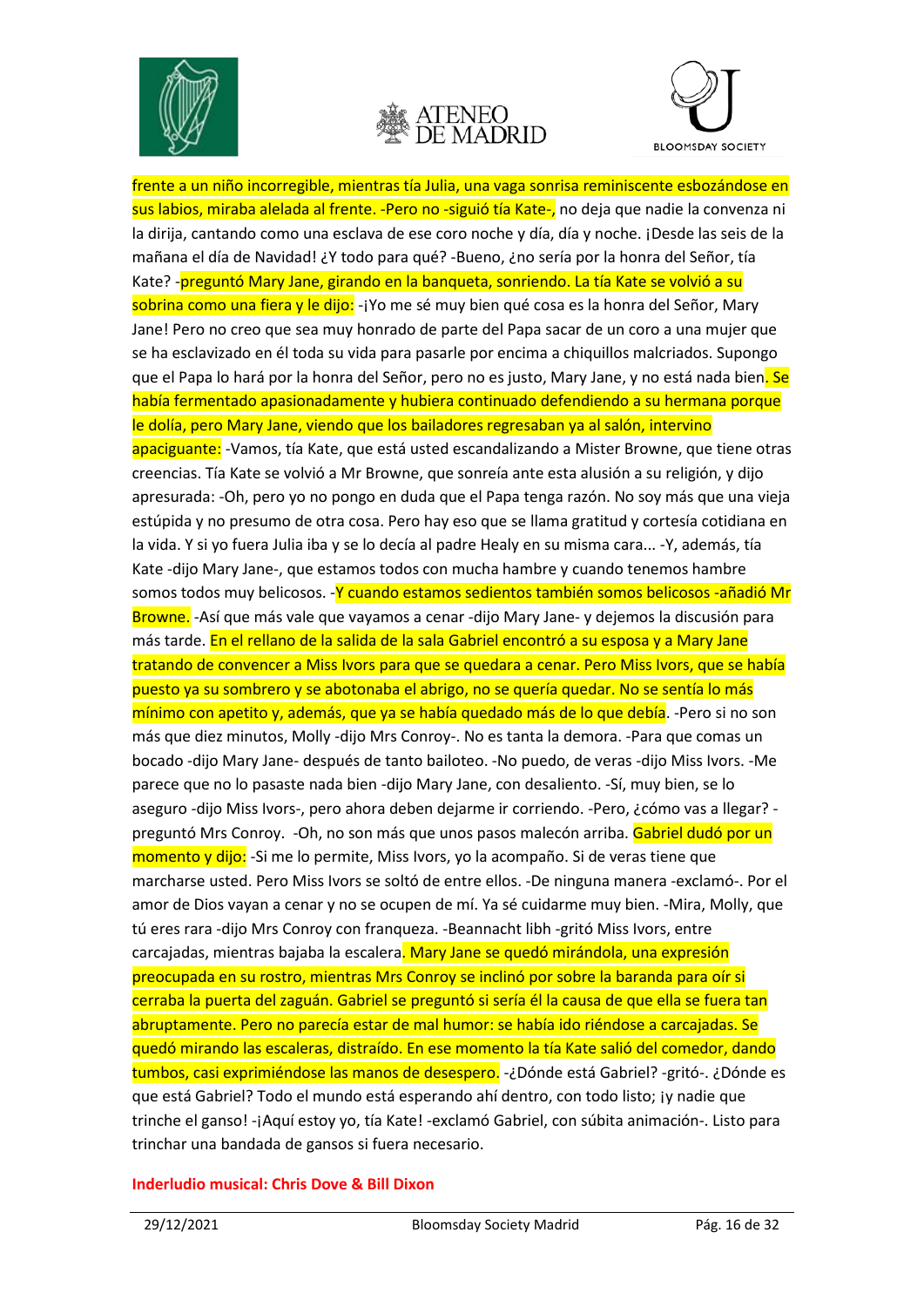





**6.**

**Narrator: Bill Dixon Gabriel: Mal Murphy Miss Furlong: Judy Macinnes Miss Higgins: Lois Humphrey Freddy Malins: Morgan Fagg Mr Bartell D'Arcy: David Butler Mary Jane: Lois Humphrey Aunt Kate: Judy Macinnes**

A fat brown goose lay at one end of the table and at the other end, on a bed of creased paper strewn with sprigs of parsley, lay a great ham, stripped of its outer skin and peppered over with crust crumbs, a neat paper frill round its shin and beside this was a round of spiced beef. Between these rival ends ran parallel lines of side-dishes: two little minsters of jelly, red and yellow; a shallow dish full of blocks of blancmange and red jam, a large green leaf-shaped dish with a stalk-shaped handle, on which lay bunches of purple raisins and peeled almonds, a companion dish on which lay a solid rectangle of Smyrna figs, a dish of custard topped with grated nutmeg, a small bowl full of chocolates and sweets wrapped in gold and silver papers and a glass vase in which stood some tall celery stalks. In the centre of the table there stood, as sentries to a fruit-stand which upheld a pyramid of oranges and American apples, two squat old-fashioned decanters of cut glass, one containing port and the other dark sherry. On the closed square piano a pudding in a huge yellow dish lay in waiting and behind it were three squads of bottles of stout and ale and minerals, drawn up according to the colours of their uniforms, the first two black, with brown and red labels, the third and smallest squad white, with transverse green sashes.

Gabriel took his seat boldly at the head of the table and, having looked to the edge of the carver, plunged his fork firmly into the goose. He felt quite at ease now for he was an expert carver and liked nothing better than to find himself at the head of a well-laden table.

"Miss Furlong, what shall I send you?" he asked. "A wing or a slice of the breast?"

"Just a small slice of the breast."

"Miss Higgins, what for you?"

"O, anything at all, Mr Conroy."

While Gabriel and Miss Daly exchanged plates of goose and plates of ham and spiced beef Lily went from guest to guest with a dish of hot floury potatoes wrapped in a white napkin. This was Mary Jane's idea and she had also suggested apple sauce for the goose but Aunt Kate had said that plain roast goose without any apple sauce had always been good enough for her and she hoped she might never eat worse. Mary Jane waited on her pupils and saw that they got the best slices and Aunt Kate and Aunt Julia opened and carried across from the piano bottles of stout and ale for the gentlemen and bottles of minerals for the ladies. There was a great deal of confusion and laughter and noise, the noise of orders and counter-orders, of knives and forks, of corks and glass-stoppers. Gabriel began to carve second helpings as soon as he had finished the first round without serving himself. Everyone protested loudly so that he compromised by taking a long draught of stout for he had found the carving hot work. Mary Jane settled down quietly to her supper but Aunt Kate and Aunt Julia were still toddling round the table, walking on each other's heels, getting in each other's way and giving each other unheeded orders. Mr Browne begged of them to sit down and eat their suppers and so did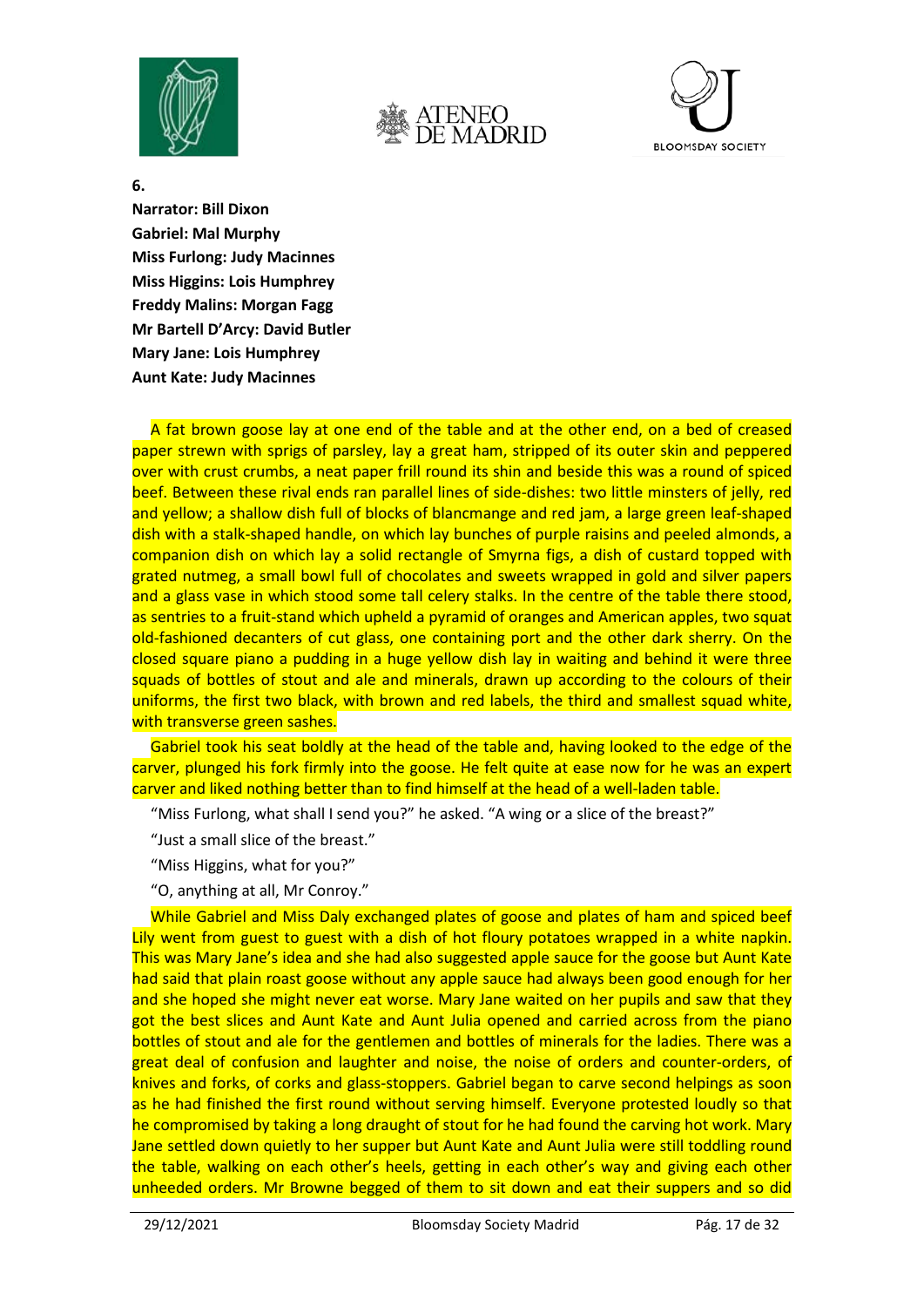





Gabriel but they said they were time enough so that, at last, Freddy Malins stood up and, capturing Aunt Kate, plumped her down on her chair amid general laughter.

When everyone had been well served Gabriel said, smiling:

"Now, if anyone wants a little more of what vulgar people call stuffing let him or her speak."

A chorus of voices invited him to begin his own supper and Lily came forward with three potatoes which she had reserved for him.

"Very well," said Gabriel amiably, as he took another preparatory draught, "kindly forget my existence, ladies and gentlemen, for a few minutes."

He set to his supper and took no part in the conversation with which the table covered Lily's removal of the plates. The subject of talk was the opera company which was then at the Theatre Royal. Mr Bartell D'Arcy, the tenor, a dark-complexioned young man with a smart moustache, praised very highly the leading contralto of the company but Miss Furlong thought she had a rather vulgar style of production. Freddy Malins said there was a negro chieftain singing in the second part of the Gaiety pantomime who had one of the finest tenor voices he had ever heard.

"Have you heard him?" he asked Mr Bartell D'Arcy across the table.

"No," answered Mr Bartell D'Arcy carelessly.

"Because," Freddy Malins explained, "now I'd be curious to hear your opinion of him. I think he has a grand voice."

"It takes Teddy to find out the really good things," said Mr Browne familiarly to the table.

"And why couldn't he have a voice too?" asked Freddy Malins sharply. "Is it because he's only a black?"

Nobody answered this question and Mary Jane led the table back to the legitimate opera. One of her pupils had given her a pass for *Mignon*. Of course it was very fine, she said, but it made her think of poor Georgina Burns. Mr Browne could go back farther still, to the old Italian companies that used to come to Dublin—Tietjens, Ilma de Murzka, Campanini, the great Trebelli, Giuglini, Ravelli, Aramburo. Those were the days, he said, when there was something like singing to be heard in Dublin. He told too of how the top gallery of the old Royal used to be packed night after night, of how one night an Italian tenor had sung five encores to *Let me like a Soldier fall*, introducing a high C every time, and of how the gallery boys would sometimes in their enthusiasm unyoke the horses from the carriage of some great *prima donna* and pull her themselves through the streets to her hotel. Why did they never play the grand old operas now, he asked, *Dinorah, Lucrezia Borgia?* Because they could not get the voices to sing them: that was why.

"Oh, well," said Mr Bartell D'Arcy, "I presume there are as good singers today as there were then."

"Where are they?" asked Mr Browne defiantly.

"In London, Paris, Milan," said Mr Bartell D'Arcy warmly. "I suppose Caruso, for example, is quite as good, if not better than any of the men you have mentioned."

"Maybe so," said Mr Browne. "But I may tell you I doubt it strongly."

"O, I'd give anything to hear Caruso sing," said Mary Jane.

"For me," said Aunt Kate, who had been picking a bone, "there was only one tenor. To please me, I mean. But I suppose none of you ever heard of him."

"Who was he, Miss Morkan?" asked Mr Bartell D'Arcy politely.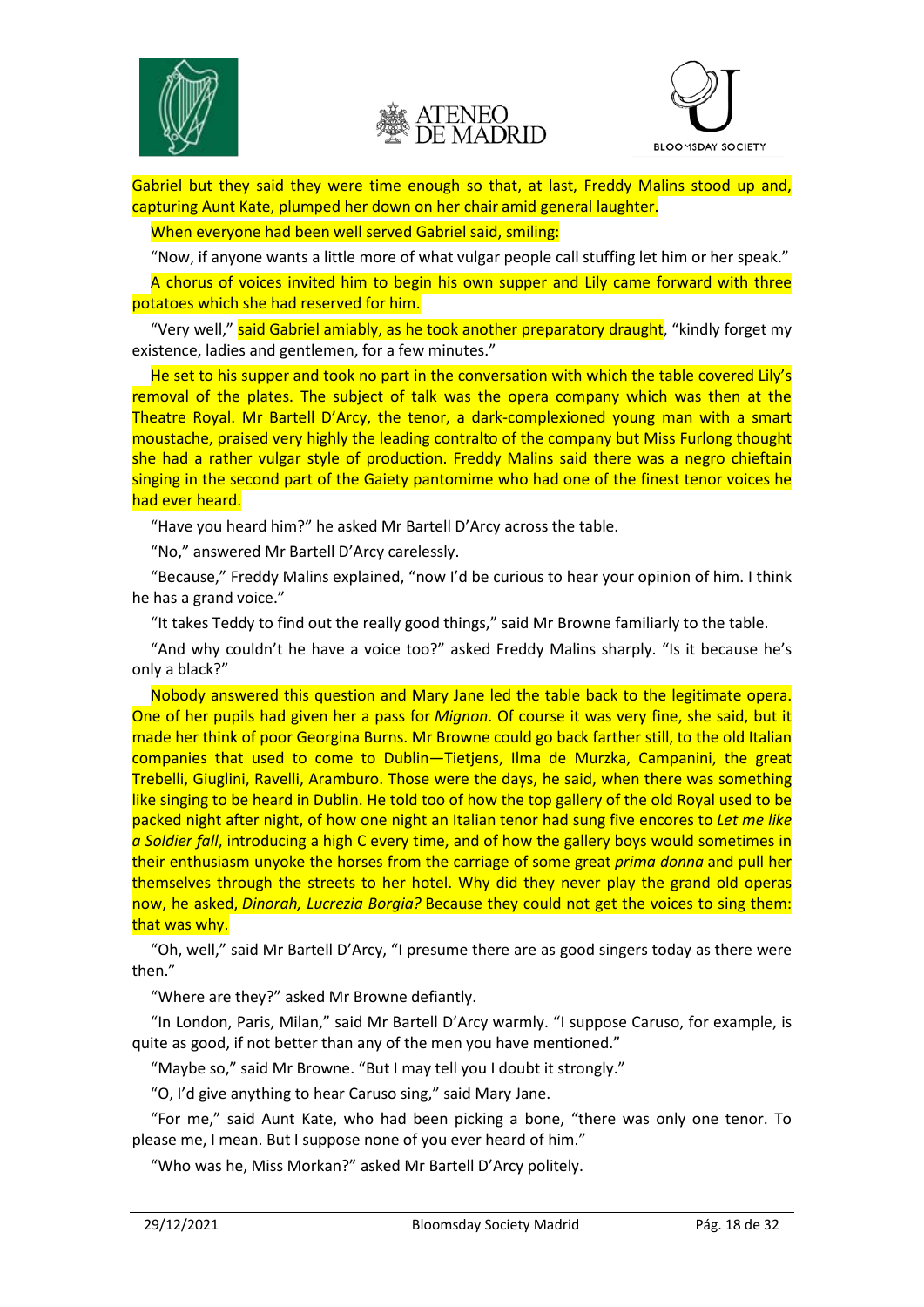





"His name," said Aunt Kate, "was Parkinson. I heard him when he was in his prime and I think he had then the purest tenor voice that was ever put into a man's throat."

"Strange," said Mr Bartell D'Arcy. "I never even heard of him."

"Yes, yes, Miss Morkan is right," said Mr Browne. "I remember hearing of old Parkinson but he's too far back for me."

"A beautiful pure sweet mellow English tenor," said Aunt Kate with enthusiasm.

Gabriel having finished, the huge pudding was transferred to the table. The clatter of forks and spoons began again. Gabriel's wife served out spoonfuls of the pudding and passed the plates down the table. Midway down they were held up by Mary Jane, who replenished them with raspberry or orange jelly or with blancmange and jam. The pudding was of Aunt Julia's making and she received praises for it from all quarters. She herself said that it was not quite brown enough.

"Well, I hope, Miss Morkan," said Mr Browne, "that I'm brown enough for you because, you know, I'm all brown."

All the gentlemen, except Gabriel, ate some of the pudding out of compliment to Aunt Julia. As Gabriel never ate sweets the celery had been left for him. Freddy Malins also took a stalk of celery and ate it with his pudding. He had been told that celery was a capital thing for the blood and he was just then under doctor's care. Mrs Malins, who had been silent all through the supper, said that her son was going down to Mount Melleray in a week or so. The table then spoke of Mount Melleray, how bracing the air was down there, how hospitable the monks were and how they never asked for a penny-piece from their guests.

"And do you mean to say," asked Mr Browne incredulously, "that a chap can go down there and put up there as if it were a hotel and live on the fat of the land and then come away without paying anything?"

"O, most people give some donation to the monastery when they leave." said Mary Jane.

"I wish we had an institution like that in our Church," said Mr Browne candidly.

He was astonished to hear that the monks never spoke, got up at two in the morning and slept in their coffins. He asked what they did it for.

"That's the rule of the order," said Aunt Kate firmly.

"Yes, but why?" asked Mr Browne.

Aunt Kate repeated that it was the rule, that was all. Mr Browne still seemed not to understand. Freddy Malins explained to him, as best he could, that the monks were trying to make up for the sins committed by all the sinners in the outside world. The explanation was not very clear for Mr Browne grinned and said:

"I like that idea very much but wouldn't a comfortable spring bed do them as well as a coffin?"

"The coffin," said Mary Jane, "is to remind them of their last end."

As the subject had grown lugubrious it was buried in a silence of the table during which Mrs Malins could be heard saying to her neighbour in an indistinct undertone:

"They are very good men, the monks, very pious men."

The raisins and almonds and figs and apples and oranges and chocolates and sweets were now passed about the table and Aunt Julia invited all the guests to have either port or sherry. At first Mr Bartell D'Arcy refused to take either but one of his neighbours nudged him and whispered something to him upon which he allowed his glass to be filled. Gradually as the last glasses were being filled the conversation ceased. A pause followed, broken only by the noise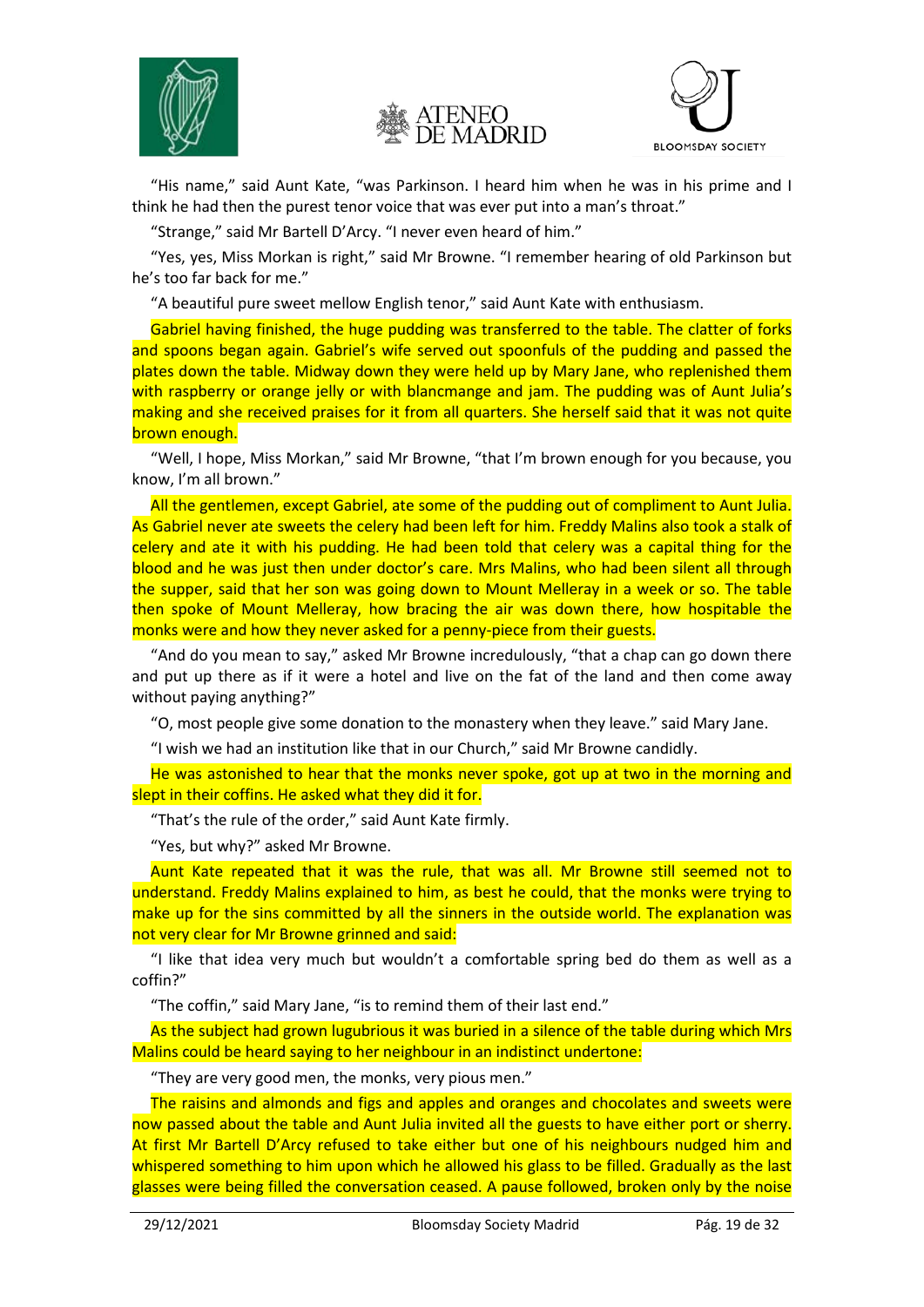





of the wine and by unsettlings of chairs. The Misses Morkan, all three, looked down at the tablecloth. Someone coughed once or twice and then a few gentlemen patted the table gently as a signal for silence. The silence came and Gabriel pushed back his chair.

The patting at once grew louder in encouragement and then ceased altogether. Gabriel leaned his ten trembling fingers on the tablecloth and smiled nervously at the company. Meeting a row of upturned faces he raised his eyes to the chandelier. The piano was playing a waltz tune and he could hear the skirts sweeping against the drawing-room door. People, perhaps, were standing in the snow on the quay outside, gazing up at the lighted windows and listening to the waltz music. The air was pure there. In the distance lay the park where the trees were weighted with snow. The Wellington Monument wore a gleaming cap of snow that flashed westward over the white field of Fifteen Acres.

#### He began:

"Ladies and Gentlemen,

"It has fallen to my lot this evening, as in years past, to perform a very pleasing task but a task for which I am afraid my poor powers as a speaker are all too inadequate."

"No, no!" said Mr Browne.

"But, however that may be, I can only ask you tonight to take the will for the deed and to lend me your attention for a few moments while I endeavour to express to you in words what my feelings are on this occasion.

"Ladies and Gentlemen, it is not the first time that we have gathered together under this hospitable roof, around this hospitable board. It is not the first time that we have been the recipients—or perhaps, I had better say, the victims—of the hospitality of certain good ladies."

He made a circle in the air with his arm and paused. Everyone laughed or smiled at Aunt Kate and Aunt Julia and Mary Jane who all turned crimson with pleasure. Gabriel went on more boldly:

"I feel more strongly with every recurring year that our country has no tradition which does it so much honour and which it should guard so jealously as that of its hospitality. It is a tradition that is unique as far as my experience goes (and I have visited not a few places abroad) among the modern nations. Some would say, perhaps, that with us it is rather a failing than anything to be boasted of. But granted even that, it is, to my mind, a princely failing, and one that I trust will long be cultivated among us. Of one thing, at least, I am sure. As long as this one roof shelters the good ladies aforesaid—and I wish from my heart it may do so for many and many a long year to come—the tradition of genuine warm-hearted courteous Irish hospitality, which our forefathers have handed down to us and which we in turn must hand down to our descendants, is still alive among us."

A hearty murmur of assent ran round the table. It shot through Gabriel's mind that Miss Ivors was not there and that she had gone away discourteously: and he said with confidence in himself:

"Ladies and Gentlemen,

"A new generation is growing up in our midst, a generation actuated by new ideas and new principles. It is serious and enthusiastic for these new ideas and its enthusiasm, even when it is misdirected, is, I believe, in the main sincere. But we are living in a sceptical and, if I may use the phrase, a thought-tormented age: and sometimes I fear that this new generation, educated or hypereducated as it is, will lack those qualities of humanity, of hospitality, of kindly humour which belonged to an older day. Listening tonight to the names of all those great singers of the past it seemed to me, I must confess, that we were living in a less spacious age. Those days might, without exaggeration, be called spacious days: and if they are gone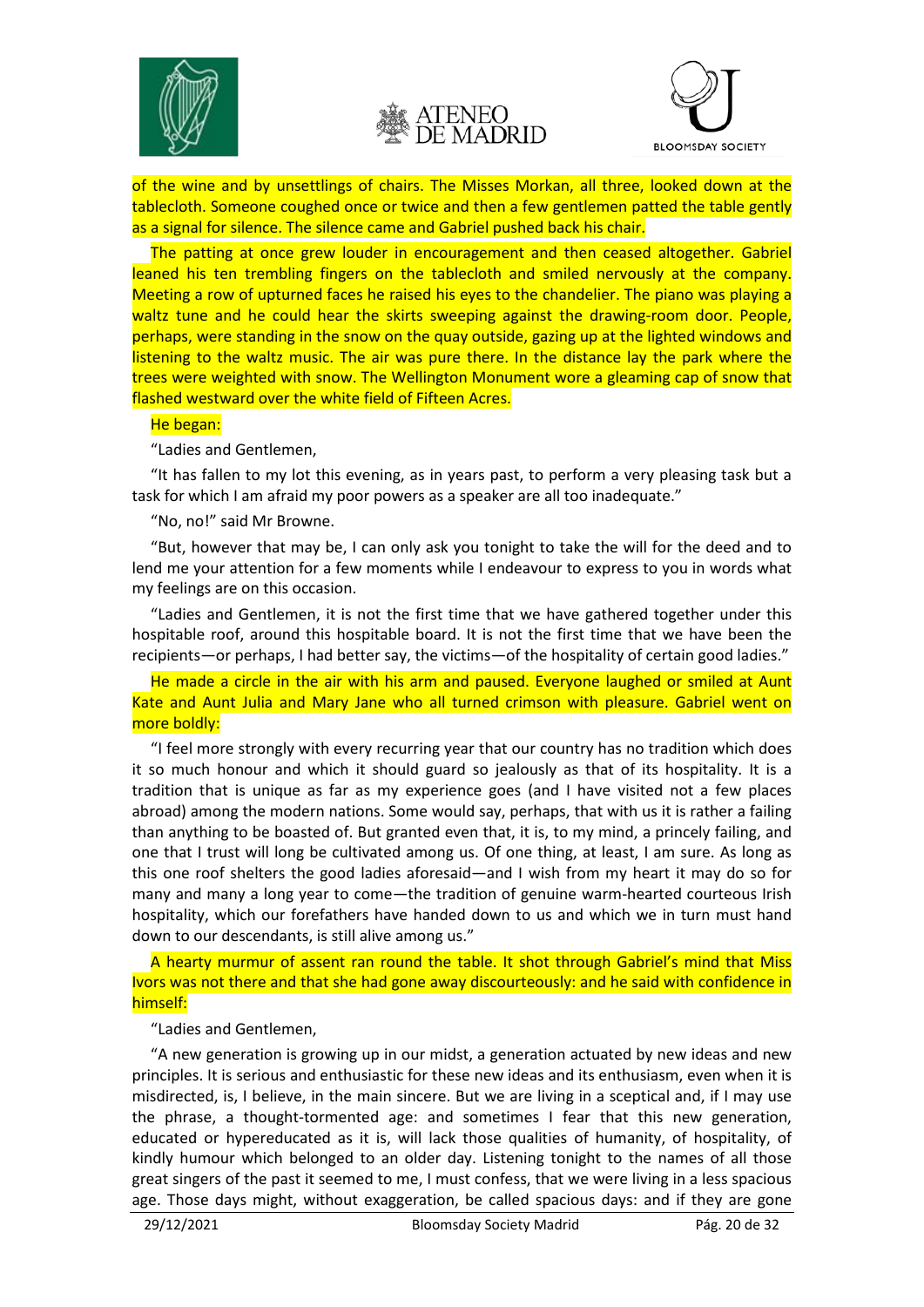





beyond recall let us hope, at least, that in gatherings such as this we shall still speak of them with pride and affection, still cherish in our hearts the memory of those dead and gone great ones whose fame the world will not willingly let die."

#### "Hear, hear!" said Mr Browne loudly.

"But yet," continued Gabriel, his voice falling into a softer inflection, "there are always in gatherings such as this sadder thoughts that will recur to our minds: thoughts of the past, of youth, of changes, of absent faces that we miss here tonight. Our path through life is strewn with many such sad memories: and were we to brood upon them always we could not find the heart to go on bravely with our work among the living. We have all of us living duties and living affections which claim, and rightly claim, our strenuous endeavours.

"Therefore, I will not linger on the past. I will not let any gloomy moralising intrude upon us here tonight. Here we are gathered together for a brief moment from the bustle and rush of our everyday routine. We are met here as friends, in the spirit of good-fellowship, as colleagues, also to a certain extent, in the true spirit of *camaraderie*, and as the guests of what shall I call them?—the Three Graces of the Dublin musical world."

The table burst into applause and laughter at this allusion. Aunt Julia vainly asked each of her neighbours in turn to tell her what Gabriel had said.

"He says we are the Three Graces, Aunt Julia," said Mary Jane.

Aunt Julia did not understand but she looked up, smiling, at Gabriel, who continued in the same vein:

"Ladies and Gentlemen,

"I will not attempt to play tonight the part that Paris played on another occasion. I will not attempt to choose between them. The task would be an invidious one and one beyond my poor powers. For when I view them in turn, whether it be our chief hostess herself, whose good heart, whose too good heart, has become a byword with all who know her, or her sister, who seems to be gifted with perennial youth and whose singing must have been a surprise and a revelation to us all tonight, or, last but not least, when I consider our youngest hostess, talented, cheerful, hard-working and the best of nieces, I confess, Ladies and Gentlemen, that I do not know to which of them I should award the prize."

Gabriel glanced down at his aunts and, seeing the large smile on Aunt Julia's face and the tears which had risen to Aunt Kate's eyes, hastened to his close. He raised his glass of port gallantly, while every member of the company fingered a glass expectantly, and said loudly:

"Let us toast them all three together. Let us drink to their health, wealth, long life, happiness and prosperity and may they long continue to hold the proud and self-won position which they hold in their profession and the position of honour and affection which they hold in our hearts."

All the guests stood up, glass in hand, and turning towards the three seated ladies, sang in unison, with Mr Browne as leader:

| For | they                   | are | jolly | gay | fellows, |
|-----|------------------------|-----|-------|-----|----------|
| For | thev                   | are | jolly | gay | fellows, |
| For | thev                   | are | jolly | gay | fellows, |
|     | Which nobody can deny. |     |       |     |          |

Aunt Kate was making frank use of her handkerchief and even Aunt Julia seemed moved. Freddy Malins beat time with his pudding-fork and the singers turned towards one another, as if in melodious conference, while they sang with emphasis: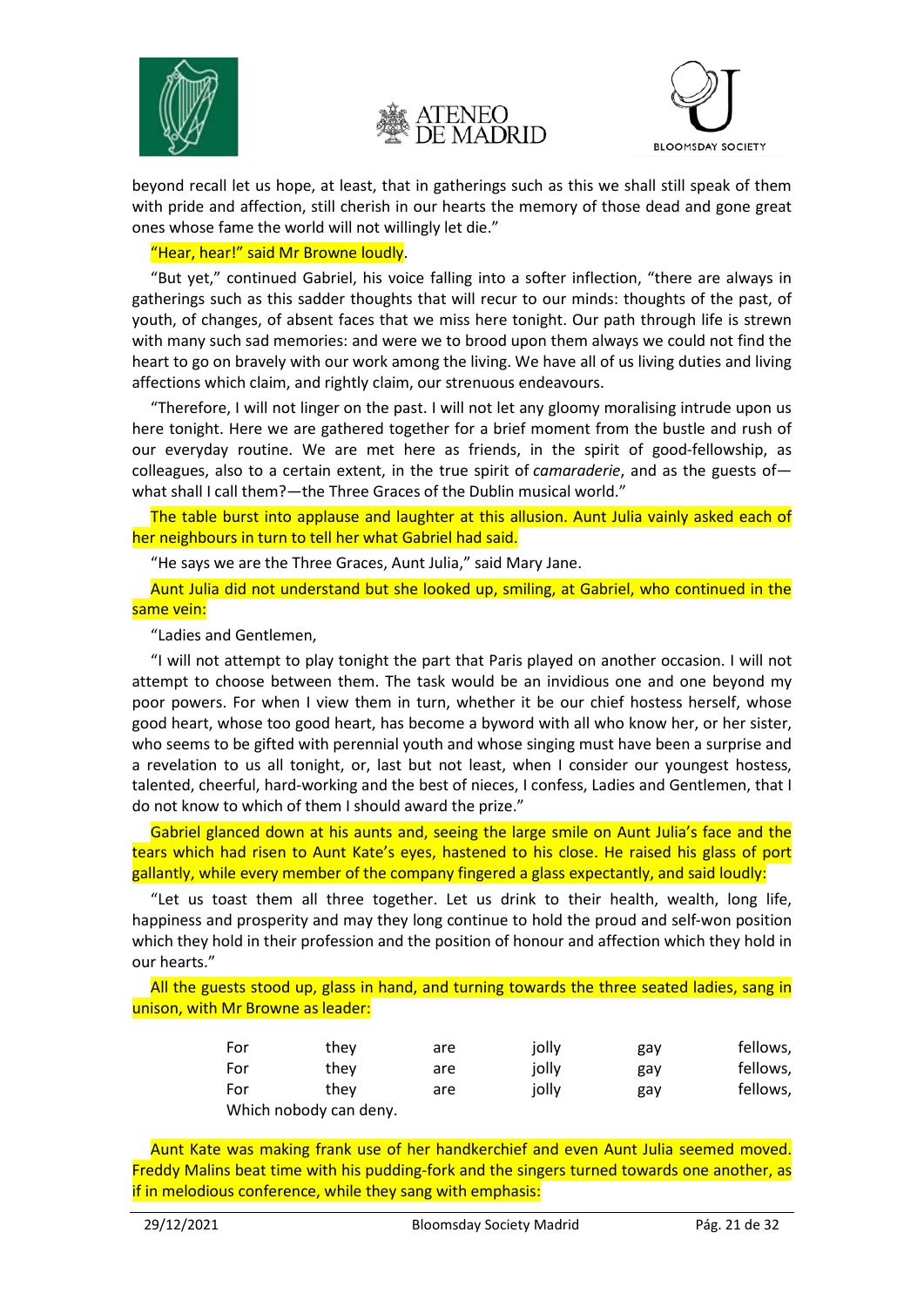





| Unless                 | Unless he tells a lie. | he                                                          | tells | а   | lie,     |
|------------------------|------------------------|-------------------------------------------------------------|-------|-----|----------|
|                        |                        | Then, turning once more towards their hostesses, they sang: |       |     |          |
| For                    | they                   | are                                                         | jolly | gay | fellows, |
| For                    | they                   | are                                                         | jolly | gay | fellows, |
| For                    | they                   | are                                                         | jolly | gay | fellows, |
| Which nobody can deny. |                        |                                                             |       |     |          |

The acclamation which followed was taken up beyond the door of the supper-room by many of the other guests and renewed time after time, Freddy Malins acting as officer with his fork on high.

#### **Inderludio musical: Chris Dove & Bill Dixon**

**7.** 

**Narrator: Lois Humphrey Aunt Kate: Marisa del Valle Mr. Browne: David Butler Gabriel: Mal Murphy Mary Jane: Judy Macinnes Cabman: Morgan Fagg Miss O'Callaghan: Ophelia Leon Mr D'Arcy: Bill Dixon Aunt Julia: Ophelia Leon**

The piercing morning air came into the hall where they were standing so that Aunt Kate said:

"Close the door, somebody. Mrs Malins will get her death of cold."

"Browne is out there, Aunt Kate," said Mary Jane.

"Browne is everywhere," said Aunt Kate, lowering her voice.

Mary Jane laughed at her tone.

"Really," she said archly, "he is very attentive."

"He has been laid on here like the gas," said Aunt Kate in the same tone, "all during the Christmas."

She laughed herself this time good-humouredly and then added quickly:

"But tell him to come in, Mary Jane, and close the door. I hope to goodness he didn't hear me."

At that moment the hall-door was opened and Mr Browne came in from the doorstep, laughing as if his heart would break. He was dressed in a long green overcoat with mock astrakhan cuffs and collar and wore on his head an oval fur cap. He pointed down the snowcovered quay from where the sound of shrill prolonged whistling was borne in.

"Teddy will have all the cabs in Dublin out," he said.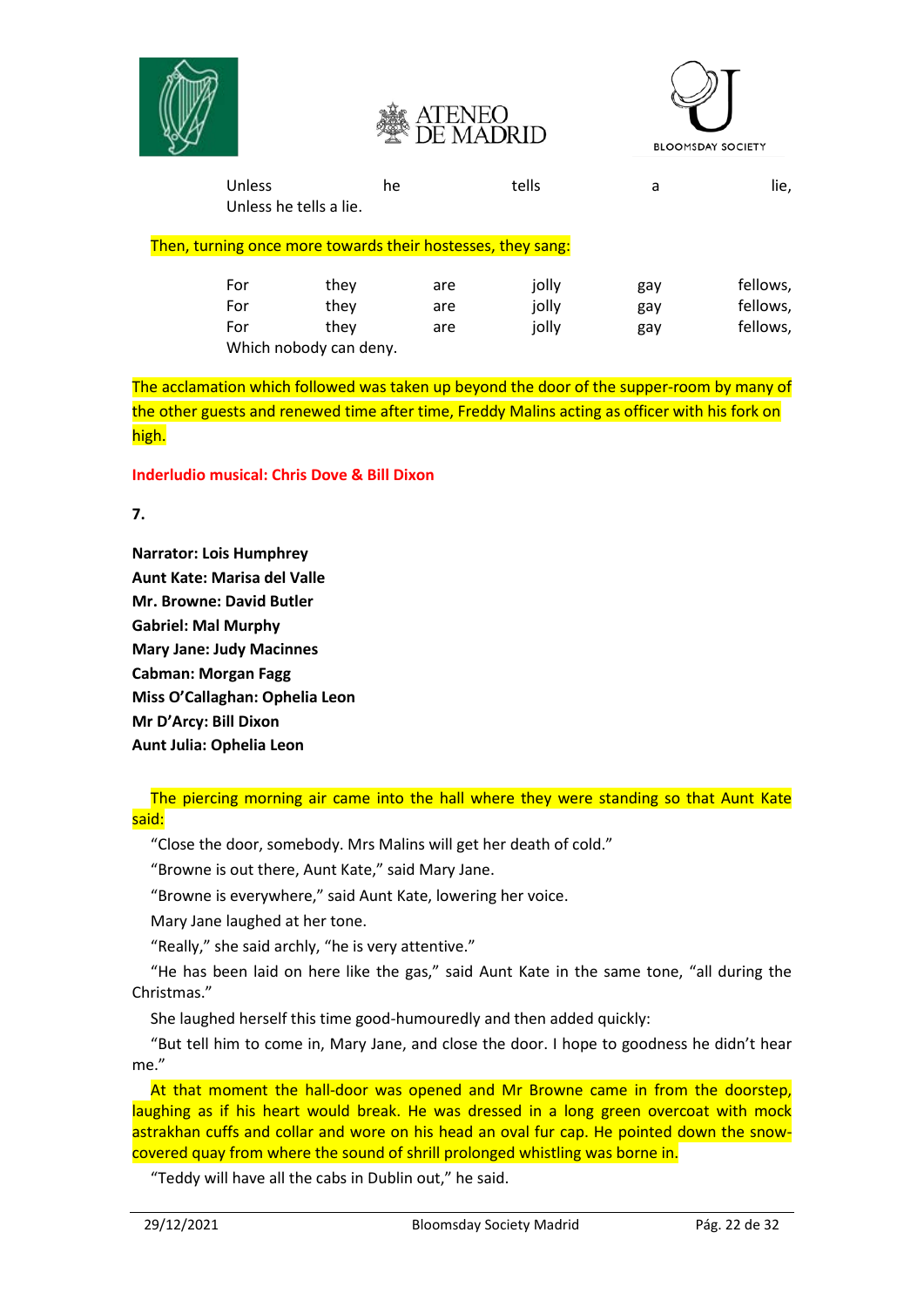





Gabriel advanced from the little pantry behind the office, struggling into his overcoat and, looking round the hall, said:

"Gretta not down yet?"

"She's getting on her things, Gabriel," said Aunt Kate.

"Who's playing up there?" asked Gabriel.

"Nobody. They're all gone."

"O no, Aunt Kate," said Mary Jane. "Bartell D'Arcy and Miss O'Callaghan aren't gone yet."

"Someone is fooling at the piano anyhow," said Gabriel.

Mary Jane glanced at Gabriel and Mr Browne and said with a shiver:

"It makes me feel cold to look at you two gentlemen muffled up like that. I wouldn't like to face your journey home at this hour."

"I'd like nothing better this minute," said Mr Browne stoutly, "than a rattling fine walk in the country or a fast drive with a good spanking goer between the shafts."

"We used to have a very good horse and trap at home," said Aunt Julia sadly.

"The never-to-be-forgotten Johnny," said Mary Jane, laughing.

Aunt Kate and Gabriel laughed too.

"Why, what was wonderful about Johnny?" asked Mr Browne.

"The late lamented Patrick Morkan, our grandfather, that is," explained Gabriel, "commonly known in his later years as the old gentleman, was a glue-boiler."

"O now, Gabriel," said Aunt Kate, laughing, "he had a starch mill."

"Well, glue or starch," said Gabriel, "the old gentleman had a horse by the name of Johnny. And Johnny used to work in the old gentleman's mill, walking round and round in order to drive the mill. That was all very well; but now comes the tragic part about Johnny. One fine day the old gentleman thought he'd like to drive out with the quality to a military review in the park."

"The Lord have mercy on his soul," said Aunt Kate compassionately.

"Amen," said Gabriel. "So the old gentleman, as I said, harnessed Johnny and put on his very best tall hat and his very best stock collar and drove out in grand style from his ancestral mansion somewhere near Back Lane, I think."

Everyone laughed, even Mrs Malins, at Gabriel's manner and Aunt Kate said:

"O now, Gabriel, he didn't live in Back Lane, really. Only the mill was there."

"Out from the mansion of his forefathers," continued Gabriel, "he drove with Johnny. And everything went on beautifully until Johnny came in sight of King Billy's statue: and whether he fell in love with the horse King Billy sits on or whether he thought he was back again in the mill, anyhow he began to walk round the statue."

Gabriel paced in a circle round the hall in his goloshes amid the laughter of the others.

"Round and round he went," said Gabriel, "and the old gentleman, who was a very pompous old gentleman, was highly indignant. 'Go on, sir! What do you mean, sir? Johnny! Johnny! Most extraordinary conduct! Can't understand the horse!'"

The peal of laughter which followed Gabriel's imitation of the incident was interrupted by a resounding knock at the hall door. Mary Jane ran to open it and let in Freddy Malins. Freddy Malins, with his hat well back on his head and his shoulders humped with cold, was puffing and steaming after his exertions.

"I could only get one cab," he said.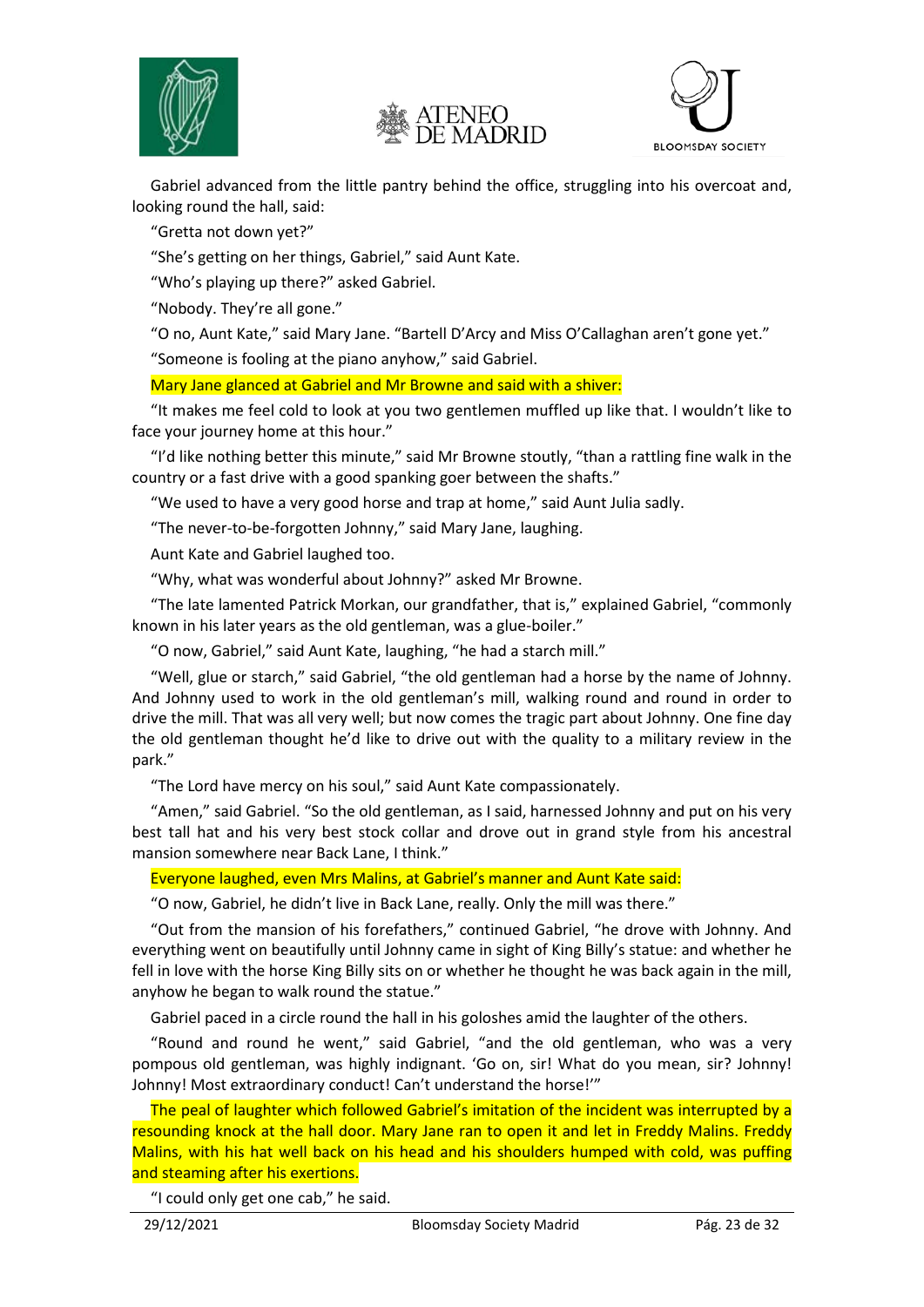





"O, we'll find another along the quay," said Gabriel.

"Yes," said Aunt Kate. "Better not keep Mrs Malins standing in the draught."

Mrs Malins was helped down the front steps by her son and Mr Browne and, after many manœuvres, hoisted into the cab. Freddy Malins clambered in after her and spent a long time settling her on the seat, Mr Browne helping him with advice. At last she was settled comfortably and Freddy Malins invited Mr Browne into the cab. There was a good deal of confused talk, and then Mr Browne got into the cab. The cabman settled his rug over his knees, and bent down for the address. The confusion grew greater and the cabman was directed differently by Freddy Malins and Mr Browne, each of whom had his head out through a window of the cab. The difficulty was to know where to drop Mr Browne along the route, and Aunt Kate, Aunt Julia and Mary Jane helped the discussion from the doorstep with crossdirections and contradictions and abundance of laughter. As for Freddy Malins he was speechless with laughter. He popped his head in and out of the window every moment to the great danger of his hat, and told his mother how the discussion was progressing, till at last Mr Browne shouted to the bewildered cabman above the din of everybody's laughter:

"Do you know Trinity College?"

"Yes, sir," said the cabman.

"Well, drive bang up against Trinity College gates," said Mr Browne, "and then we'll tell you where to go. You understand now?"

"Yes, sir," said the cabman.

"Make like a bird for Trinity College."

"Right, sir," said the cabman.

The horse was whipped up and the cab rattled off along the quay amid a chorus of laughter and adieus.

Gabriel had not gone to the door with the others. He was in a dark part of the hall gazing up the staircase. A woman was standing near the top of the first flight, in the shadow also. He could not see her face but he could see the terracotta and salmon-pink panels of her skirt which the shadow made appear black and white. It was his wife. She was leaning on the banisters, listening to something. Gabriel was surprised at her stillness and strained his ear to listen also. But he could hear little save the noise of laughter and dispute on the front steps, a few chords struck on the piano and a few notes of a man's voice singing.

He stood still in the gloom of the hall, trying to catch the air that the voice was singing and gazing up at his wife. There was grace and mystery in her attitude as if she were a symbol of something. He asked himself what is a woman standing on the stairs in the shadow, listening to distant music, a symbol of. If he were a painter he would paint her in that attitude. Her blue felt hat would show off the bronze of her hair against the darkness and the dark panels of her skirt would show off the light ones. *Distant Music* he would call the picture if he were a painter.

The hall-door was closed; and Aunt Kate, Aunt Julia and Mary Jane came down the hall, still laughing.

"Well, isn't Freddy terrible?" said Mary Jane. "He's really terrible."

Gabriel said nothing but pointed up the stairs towards where his wife was standing. Now that the hall-door was closed the voice and the piano could be heard more clearly. Gabriel held up his hand for them to be silent. The song seemed to be in the old Irish tonality and the singer seemed uncertain both of his words and of his voice. The voice, made plaintive by distance and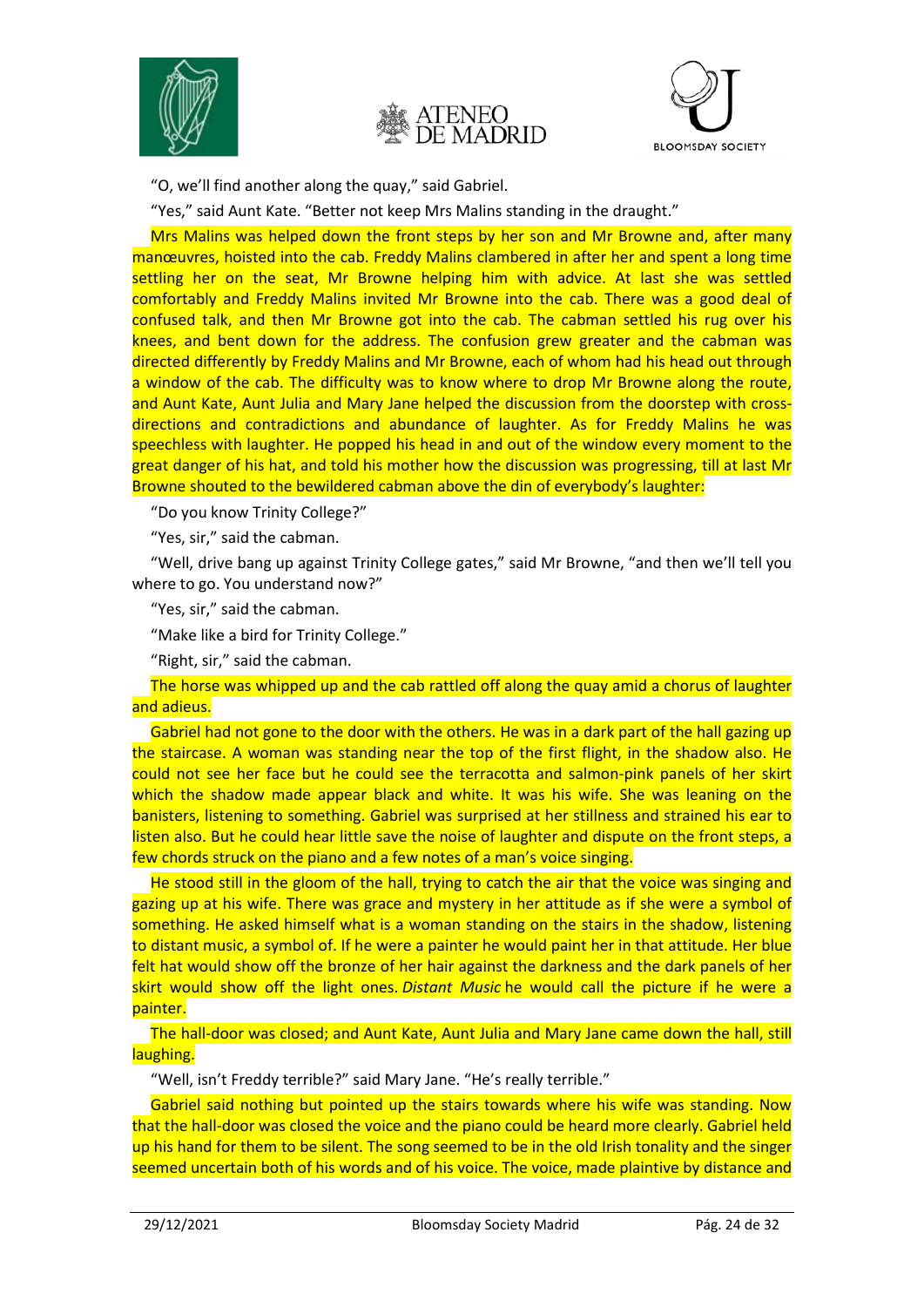





by the singer's hoarseness, faintly illuminated the cadence of the air with words expressing grief:

|            | the.              | <b>rain</b> | falls | <u>on</u> | mv | heavy | <b>locks</b> |
|------------|-------------------|-------------|-------|-----------|----|-------|--------------|
| <b>And</b> |                   | the.        | dew   | wets      |    | mv    | skin,        |
|            | My babe lies cold |             |       |           |    |       |              |

"O," exclaimed Mary Jane. "It's Bartell D'Arcy singing and he wouldn't sing all the night. O, I'll get him to sing a song before he goes."

"O do, Mary Jane," said Aunt Kate.

Mary Jane brushed past the others and ran to the staircase, but before she reached it the singing stopped and the piano was closed abruptly.

"O, what a pity!" she cried. "Is he coming down, Gretta?"

Gabriel heard his wife answer yes and saw her come down towards them. A few steps behind her were Mr Bartell D'Arcy and Miss O'Callaghan.

"O, Mr D'Arcy," cried Mary Jane, "it's downright mean of you to break off like that when we were all in raptures listening to you."

"I have been at him all the evening," said Miss O'Callaghan, "and Mrs Conroy too and he told us he had a dreadful cold and couldn't sing."

"O, Mr D'Arcy," said Aunt Kate, "now that was a great fib to tell."

"Can't you see that I'm as hoarse as a crow?" said Mr D'Arcy roughly.

He went into the pantry hastily and put on his overcoat. The others, taken aback by his rude speech, could find nothing to say. Aunt Kate wrinkled her brows and made signs to the others to drop the subject. Mr D'Arcy stood swathing his neck carefully and frowning.

"It's the weather," said Aunt Julia, after a pause.

"Yes, everybody has colds," said Aunt Kate readily, "everybody."

"They say," said Mary Jane, "we haven't had snow like it for thirty years; and I read this morning in the newspapers that the snow is general all over Ireland."

"I love the look of snow," said Aunt Julia sadly.

"So do I," said Miss O'Callaghan. "I think Christmas is never really Christmas unless we have the snow on the ground."

"But poor Mr D'Arcy doesn't like the snow," said Aunt Kate, smiling.

Mr D'Arcy came from the pantry, fully swathed and buttoned, and in a repentant tone told them the history of his cold. Everyone gave him advice and said it was a great pity and urged him to be very careful of his throat in the night air. Gabriel watched his wife, who did not join in the conversation. She was standing right under the dusty fanlight and the flame of the gas lit up the rich bronze of her hair, which he had seen her drying at the fire a few days before. She was in the same attitude and seemed unaware of the talk about her. At last she turned towards them and Gabriel saw that there was colour on her cheeks and that her eyes were shining. A sudden tide of joy went leaping out of his heart.

"Mr D'Arcy," she said, "what is the name of that song you were singing?"

"It's called *The Lass of Aughrim*," said Mr D'Arcy, "but I couldn't remember it properly. Why? Do you know it?"

"*The Lass of Aughrim*," she repeated. "I couldn't think of the name."

"It's a very nice air," said Mary Jane. "I'm sorry you were not in voice tonight."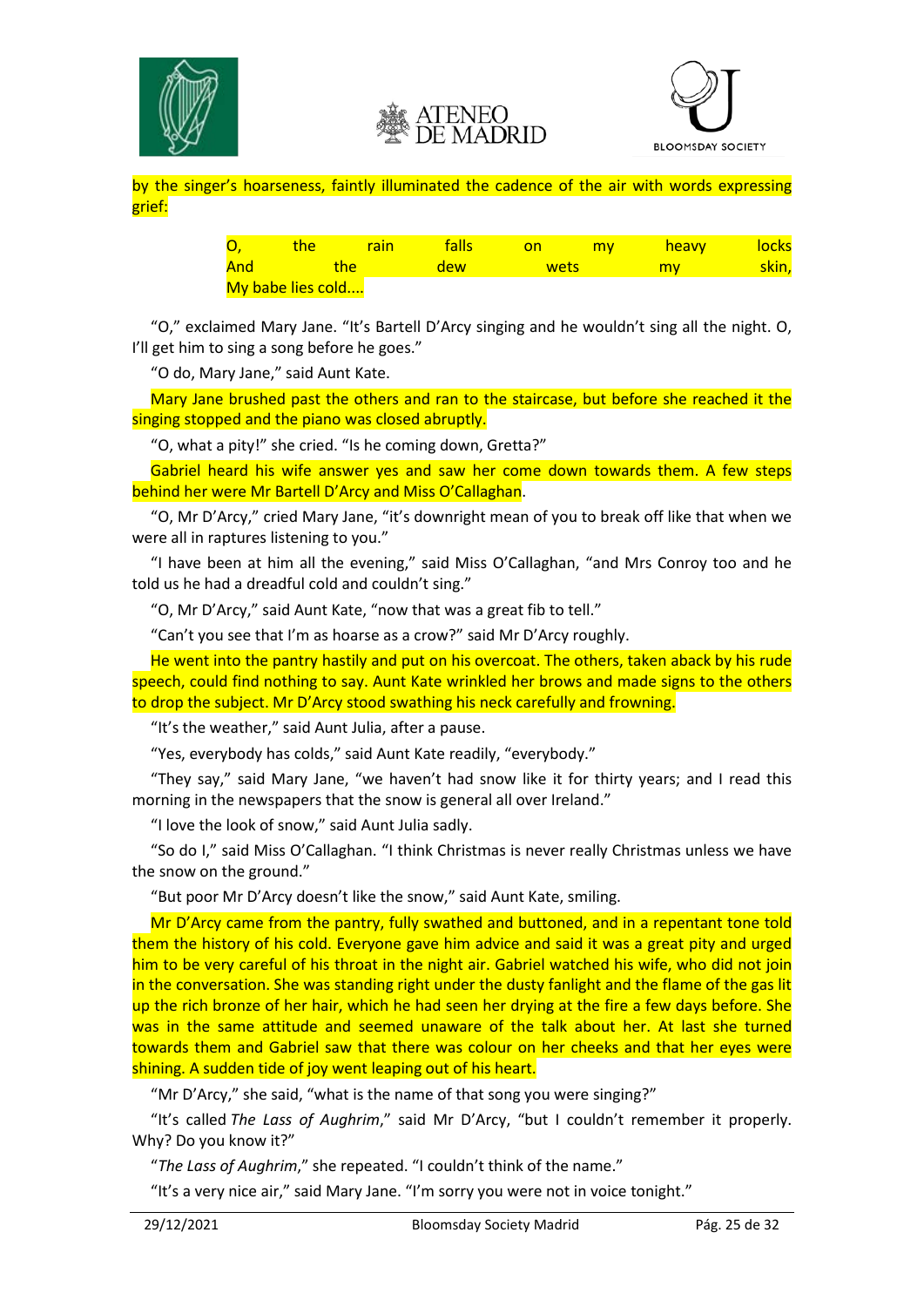





"Now, Mary Jane," said Aunt Kate, "don't annoy Mr D'Arcy. I won't have him annoyed." Seeing that all were ready to start she shepherded them to the door, where good-night was said:

"Well, good-night, Aunt Kate, and thanks for the pleasant evening."

"Good-night, Gabriel. Good-night, Gretta!"

"Good-night, Aunt Kate, and thanks ever so much. Good-night, Aunt Julia."

"O, good-night, Gretta, I didn't see you."

"Good-night, Mr D'Arcy. Good-night, Miss O'Callaghan."

"Good-night, Miss Morkan."

"Good-night, again."

"Good-night, all. Safe home."

"Good-night. Good-night."

#### **Inderludio musical: Chris Dove & Bill Dixon**

**8.** 

**Narrator: Bill Dixon Gabriel Conroy: Mal Murphy Miss O'Callaghan: Ophelia Leon Gretta Conroy: Judy Macinnes Man: David Butler Porter: Morgan Fagg**

The morning was still dark. A dull yellow light brooded over the houses and the river; and the sky seemed to be descending. It was slushy underfoot; and only streaks and patches of snow lay on the roofs, on the parapets of the quay and on the area railings. The lamps were still burning redly in the murky air and, across the river, the palace of the Four Courts stood out menacingly against the heavy sky.

She was walking on before him with Mr Bartell D'Arcy, her shoes in a brown parcel tucked under one arm and her hands holding her skirt up from the slush. She had no longer any grace of attitude but Gabriel's eyes were still bright with happiness. The blood went bounding along his veins; and the thoughts went rioting through his brain, proud, joyful, tender, valorous.

She was walking on before him so lightly and so erect that he longed to run after her noiselessly, catch her by the shoulders and say something foolish and affectionate into her ear. She seemed to him so frail that he longed to defend her against something and then to be alone with her. Moments of their secret life together burst like stars upon his memory. A heliotrope envelope was lying beside his breakfast-cup and he was caressing it with his hand. Birds were twittering in the ivy and the sunny web of the curtain was shimmering along the floor: he could not eat for happiness. They were standing on the crowded platform and he was placing a ticket inside the warm palm of her glove. He was standing with her in the cold, looking in through a grated window at a man making bottles in a roaring furnace. It was very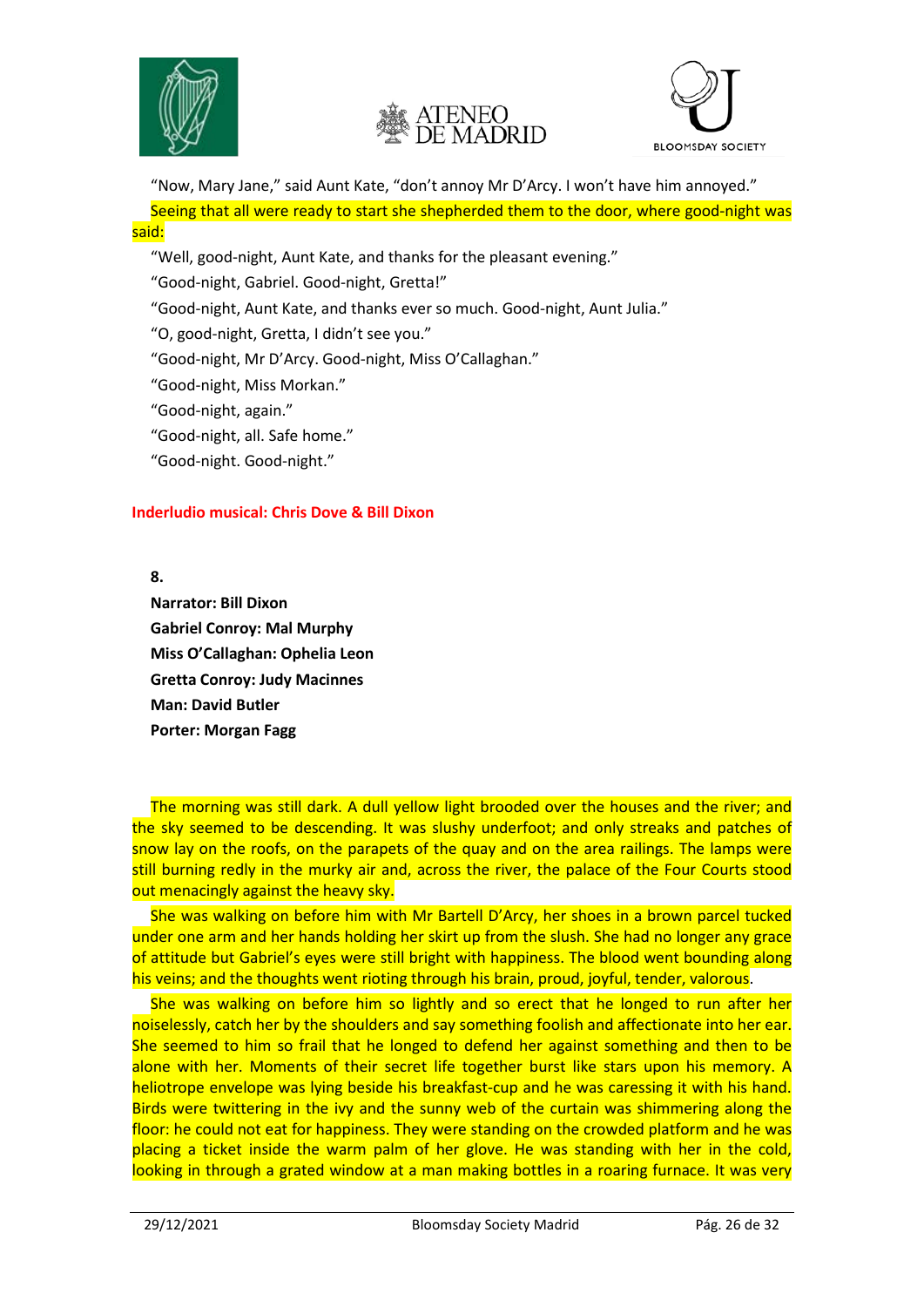





cold. Her face, fragrant in the cold air, was quite close to his; and suddenly he called out to the man at the furnace:

"Is the fire hot, sir?"

But the man could not hear with the noise of the furnace. It was just as well. He might have answered rudely.

A wave of yet more tender joy escaped from his heart and went coursing in warm flood along his arteries. Like the tender fire of stars moments of their life together, that no one knew of or would ever know of, broke upon and illumined his memory. He longed to recall to her those moments, to make her forget the years of their dull existence together and remember only their moments of ecstasy. For the years, he felt, had not quenched his soul or hers. Their children, his writing, her household cares had not quenched all their souls' tender fire. In one letter that he had written to her then he had said: "Why is it that words like these seem to me so dull and cold? Is it because there is no word tender enough to be your name?"

Like distant music these words that he had written years before were borne towards him from the past. He longed to be alone with her. When the others had gone away, when he and she were in their room in the hotel, then they would be alone together. He would call her softly:

"Gretta!"

Perhaps she would not hear at once: she would be undressing. Then something in his voice would strike her. She would turn and look at him....

At the corner of Winetavern Street they met a cab. He was glad of its rattling noise as it saved him from conversation. She was looking out of the window and seemed tired. The others spoke only a few words, pointing out some building or street. The horse galloped along wearily under the murky morning sky, dragging his old rattling box after his heels, and Gabriel was again in a cab with her, galloping to catch the boat, galloping to their honeymoon.

As the cab drove across O'Connell Bridge Miss O'Callaghan said:

"They say you never cross O'Connell Bridge without seeing a white horse."

"I see a white man this time," said Gabriel.

"Where?" asked Mr Bartell D'Arcy.

Gabriel pointed to the statue, on which lay patches of snow. Then he nodded familiarly to it and waved his hand.

"Good-night, Dan," he said gaily.

When the cab drew up before the hotel, Gabriel jumped out and, in spite of Mr Bartell D'Arcy's protest, paid the driver. He gave the man a shilling over his fare. The man saluted and said:

"A prosperous New Year to you, sir."

"The same to you," said Gabriel cordially.

She leaned for a moment on his arm in getting out of the cab and while standing at the curbstone, bidding the others good-night. She leaned lightly on his arm, as lightly as when she had danced with him a few hours before. He had felt proud and happy then, happy that she was his, proud of her grace and wifely carriage. But now, after the kindling again of so many memories, the first touch of her body, musical and strange and perfumed, sent through him a keen pang of lust. Under cover of her silence he pressed her arm closely to his side; and, as they stood at the hotel door, he felt that they had escaped from their lives and duties, escaped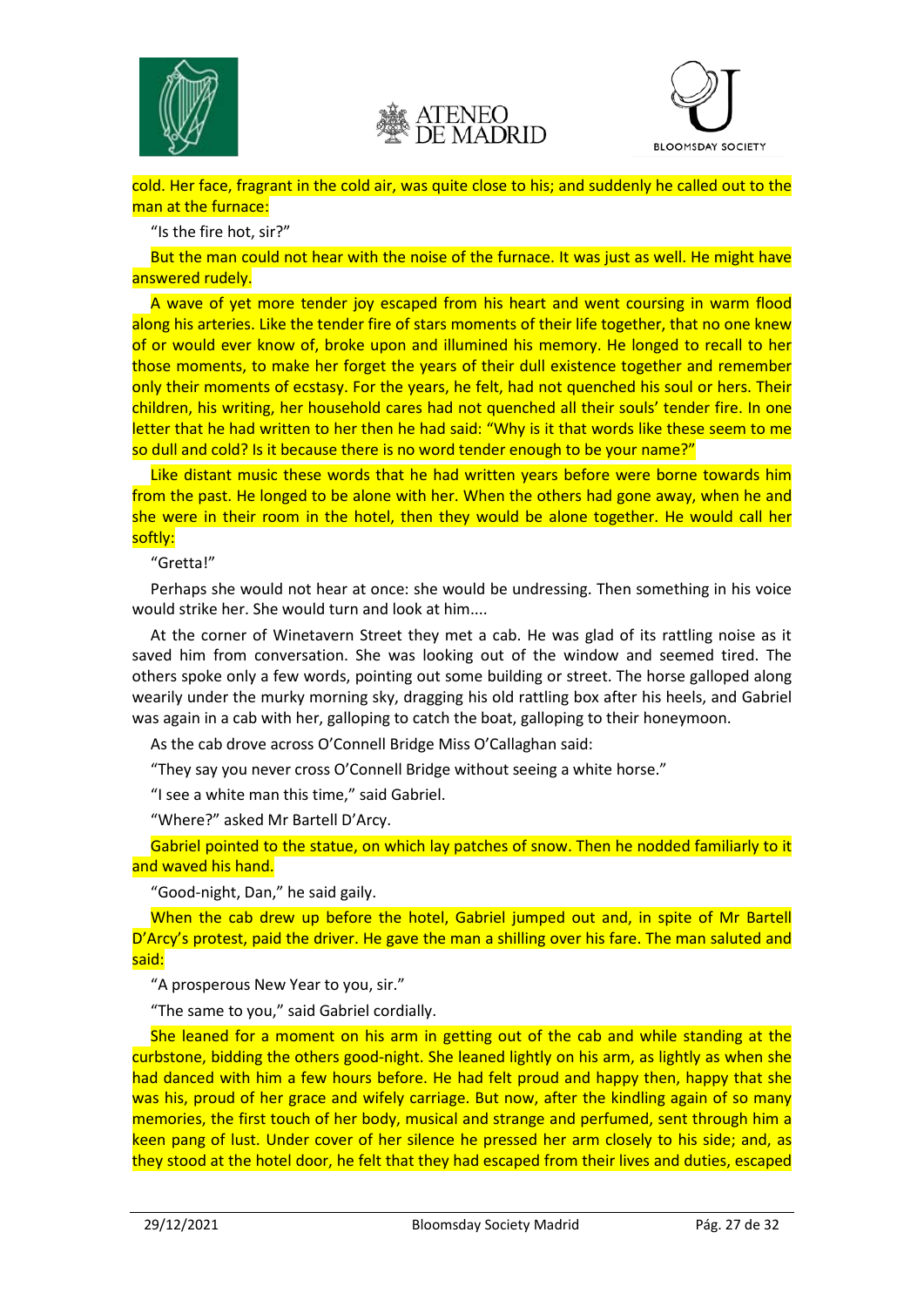

 $\overline{\phantom{a}}$ 





from home and friends and run away together with wild and radiant hearts to a new adventure.

An old man was dozing in a great hooded chair in the hall. He lit a candle in the office and went before them to the stairs. They followed him in silence, their feet falling in soft thuds on the thickly carpeted stairs. She mounted the stairs behind the porter, her head bowed in the ascent, her frail shoulders curved as with a burden, her skirt girt tightly about her. He could have flung his arms about her hips and held her still, for his arms were trembling with desire to seize her and only the stress of his nails against the palms of his hands held the wild impulse of his body in check. The porter halted on the stairs to settle his guttering candle. They halted too on the steps below him. In the silence Gabriel could hear the falling of the molten wax into the tray and the thumping of his own heart against his ribs.

The porter led them along a corridor and opened a door. Then he set his unstable candle down on a toilet-table and asked at what hour they were to be called in the morning.

"Eight," said Gabriel.

The porter pointed to the tap of the electric-light and began a muttered apology but Gabriel cut him short.

"We don't want any light. We have light enough from the street. And I say," he added, pointing to the candle, "you might remove that handsome article, like a good man."

The porter took up his candle again, but slowly for he was surprised by such a novel idea. Then he mumbled good-night and went out. Gabriel shot the lock to.

A ghostly light from the street lamp lay in a long shaft from one window to the door. Gabriel threw his overcoat and hat on a couch and crossed the room towards the window. He looked down into the street in order that his emotion might calm a little. Then he turned and leaned against a chest of drawers with his back to the light. She had taken off her hat and cloak and was standing before a large swinging mirror, unhooking her waist. Gabriel paused for a few moments, watching her, and then said:

#### "Gretta!"

She turned away from the mirror slowly and walked along the shaft of light towards him. Her face looked so serious and weary that the words would not pass Gabriel's lips. No, it was not the moment yet.

"You looked tired," he said.

"I am a little," she answered.

"You don't feel ill or weak?"

"No, tired: that's all."

She went on to the window and stood there, looking out. Gabriel waited again and then, fearing that diffidence was about to conquer him, he said abruptly:

"By the way, Gretta!"

"What is it?"

"You know that poor fellow Malins?" he said quickly.

"Yes. What about him?"

"Well, poor fellow, he's a decent sort of chap after all," continued Gabriel in a false voice. "He gave me back that sovereign I lent him, and I didn't expect it, really. It's a pity he wouldn't keep away from that Browne, because he's not a bad fellow, really."

He was trembling now with annoyance. Why did she seem so abstracted? He did not know how he could begin. Was she annoyed, too, about something? If she would only turn to him or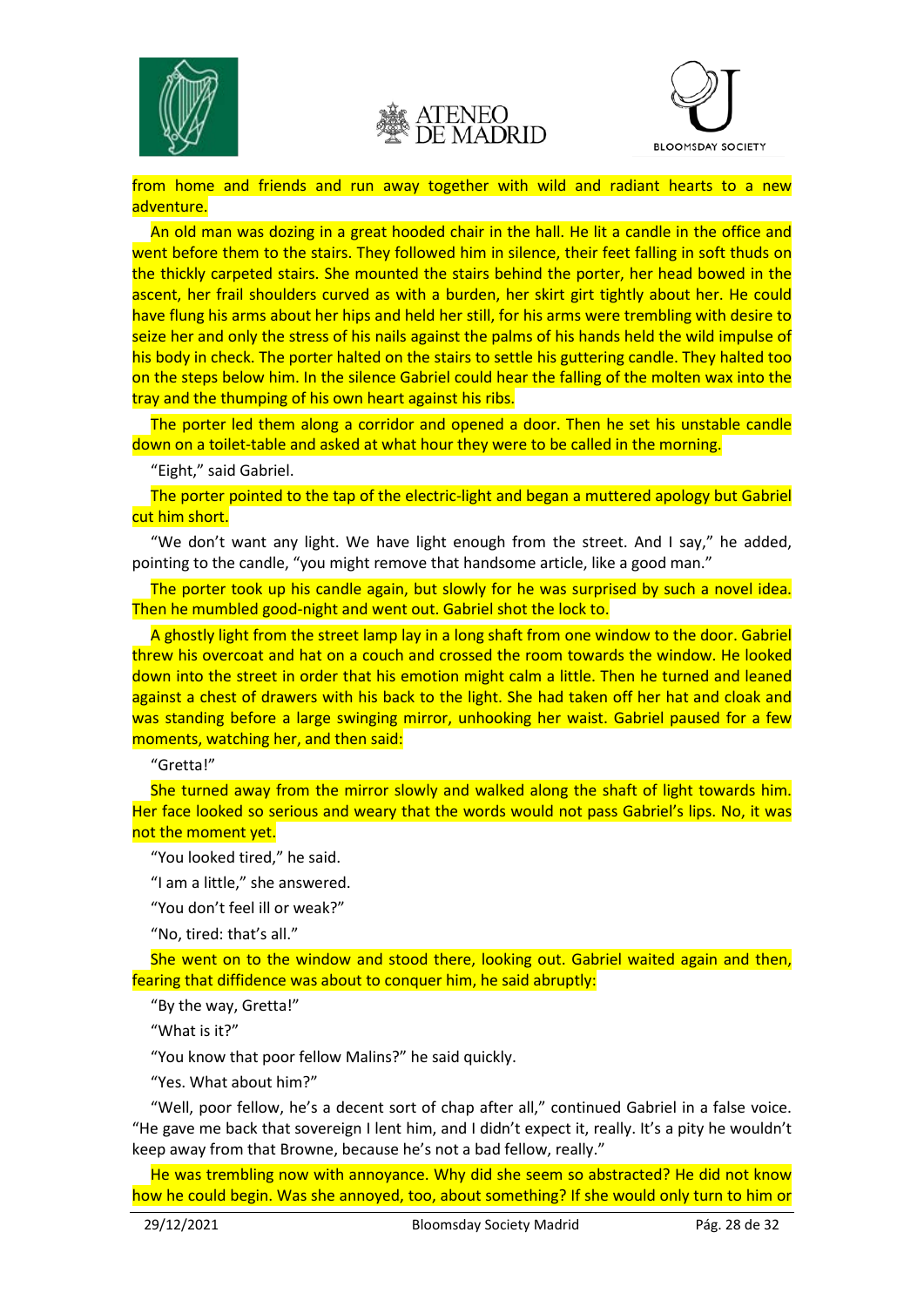





come to him of her own accord! To take her as she was would be brutal. No, he must see some ardour in her eyes first. He longed to be master of her strange mood.

"When did you lend him the pound?" she asked, after a pause.

Gabriel strove to restrain himself from breaking out into brutal language about the sottish Malins and his pound. He longed to cry to her from his soul, to crush her body against his, to overmaster her. But he said:

"O, at Christmas, when he opened that little Christmas-card shop in Henry Street."

He was in such a fever of rage and desire that he did not hear her come from the window. She stood before him for an instant, looking at him strangely. Then, suddenly raising herself on tiptoe and resting her hands lightly on his shoulders, she kissed him.

"You are a very generous person, Gabriel," she said.

Gabriel, trembling with delight at her sudden kiss and at the quaintness of her phrase, put his hands on her hair and began smoothing it back, scarcely touching it with his fingers. The washing had made it fine and brilliant. His heart was brimming over with happiness. Just when he was wishing for it she had come to him of her own accord. Perhaps her thoughts had been running with his. Perhaps she had felt the impetuous desire that was in him, and then the yielding mood had come upon her. Now that she had fallen to him so easily, he wondered why he had been so diffident.

He stood, holding her head between his hands. Then, slipping one arm swiftly about her body and drawing her towards him, he said softly:

"Gretta, dear, what are you thinking about?"

She did not answer nor yield wholly to his arm. He said again, softly:

"Tell me what it is, Gretta. I think I know what is the matter. Do I know?"

She did not answer at once. Then she said in an outburst of tears:

"O, I am thinking about that song, *The Lass of Aughrim*."

She broke loose from him and ran to the bed and, throwing her arms across the bed-rail, hid her face. Gabriel stood stock-still for a moment in astonishment and then followed her. As he passed in the way of the cheval-glass he caught sight of himself in full length, his broad, wellfilled shirt-front, the face whose expression always puzzled him when he saw it in a mirror and his glimmering gilt-rimmed eyeglasses. He halted a few paces from her and said:

"What about the song? Why does that make you cry?"

She raised her head from her arms and dried her eyes with the back of her hand like a child. A kinder note than he had intended went into his voice.

"Why, Gretta?" he asked.

"I am thinking about a person long ago who used to sing that song."

"And who was the person long ago?" asked Gabriel, smiling.

"It was a person I used to know in Galway when I was living with my grandmother," she said.

The smile passed away from Gabriel's face. A dull anger began to gather again at the back of his mind and the dull fires of his lust began to glow angrily in his veins.

"Someone you were in love with?" he asked ironically.

"It was a young boy I used to know," she answered, "named Michael Furey. He used to sing that song, *The Lass of Aughrim*. He was very delicate."

Gabriel was silent. He did not wish her to think that he was interested in this delicate boy.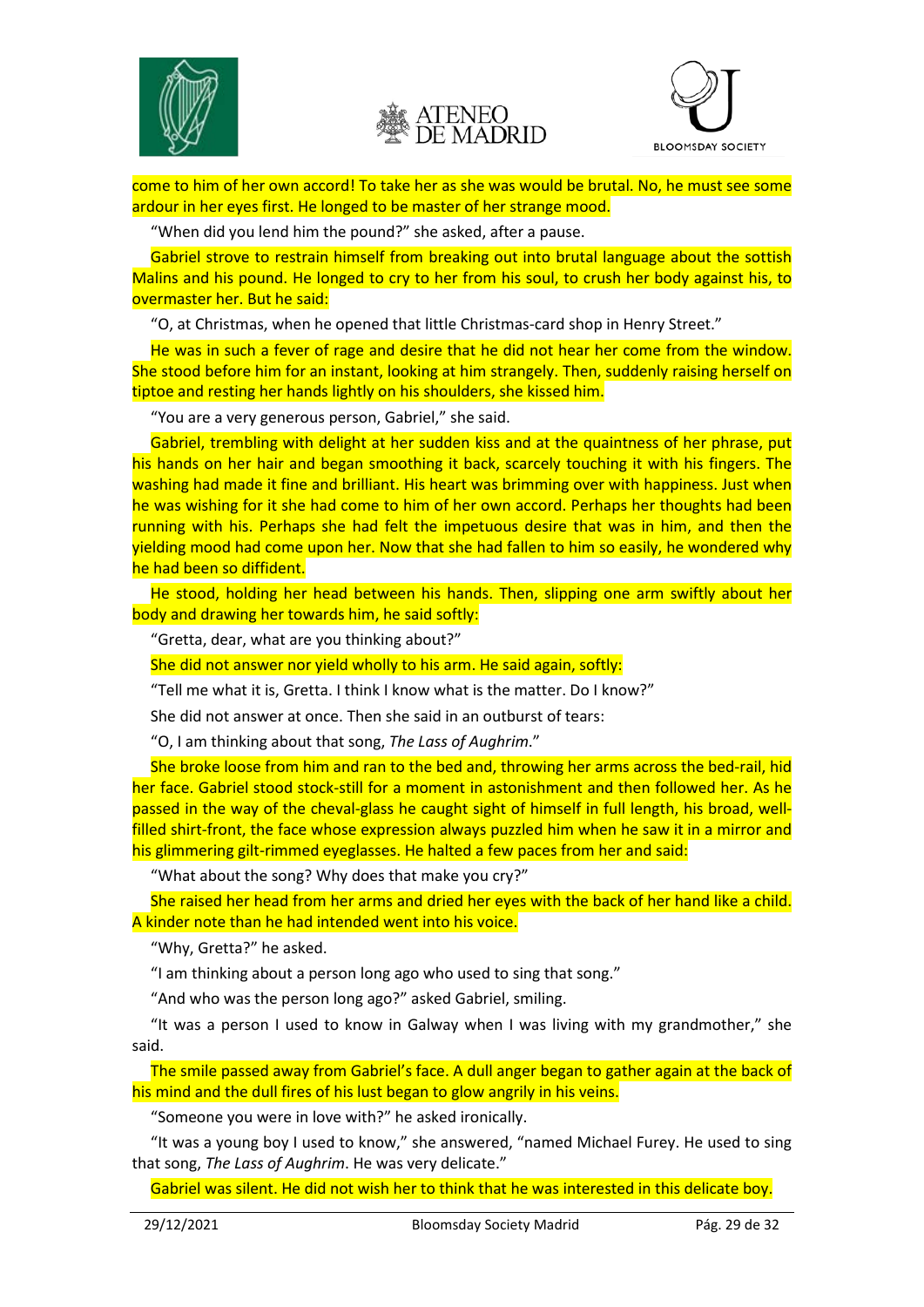





"I can see him so plainly," she said after a moment. "Such eyes as he had: big, dark eyes! And such an expression in them—an expression!"

"O then, you were in love with him?" said Gabriel.

"I used to go out walking with him," she said, "when I was in Galway."

A thought flew across Gabriel's mind.

"Perhaps that was why you wanted to go to Galway with that Ivors girl?" he said coldly.

She looked at him and asked in surprise:

"What for?"

Her eyes made Gabriel feel awkward. He shrugged his shoulders and said:

"How do I know? To see him, perhaps."

She looked away from him along the shaft of light towards the window in silence.

"He is dead," she said at length. "He died when he was only seventeen. Isn't it a terrible thing to die so young as that?"

"What was he?" asked Gabriel, still ironically.

"He was in the gasworks," she said.

Gabriel felt humiliated by the failure of his irony and by the evocation of this figure from the dead, a boy in the gasworks. While he had been full of memories of their secret life together, full of tenderness and joy and desire, she had been comparing him in her mind with another. A shameful consciousness of his own person assailed him. He saw himself as a ludicrous figure, acting as a pennyboy for his aunts, a nervous, well-meaning sentimentalist, orating to vulgarians and idealising his own clownish lusts, the pitiable fatuous fellow he had caught a glimpse of in the mirror. Instinctively he turned his back more to the light lest she might see the shame that burned upon his forehead.

He tried to keep up his tone of cold interrogation, but his voice when he spoke was humble and indifferent.

"I suppose you were in love with this Michael Furey, Gretta," he said.

"I was great with him at that time," she said.

Her voice was veiled and sad. Gabriel, feeling now how vain it would be to try to lead her whither he had purposed, caressed one of her hands and said, also sadly:

"And what did he die of so young, Gretta? Consumption, was it?"

"I think he died for me," she answered.

A vague terror seized Gabriel at this answer as if, at that hour when he had hoped to triumph, some impalpable and vindictive being was coming against him, gathering forces against him in its vague world. But he shook himself free of it with an effort of reason and continued to caress her hand. He did not question her again for he felt that she would tell him of herself. Her hand was warm and moist: it did not respond to his touch but he continued to caress it just as he had caressed her first letter to him that spring morning.

"It was in the winter," she said, "about the beginning of the winter when I was going to leave my grandmother's and come up here to the convent. And he was ill at the time in his lodgings in Galway and wouldn't be let out and his people in Oughterard were written to. He was in decline, they said, or something like that. I never knew rightly."

She paused for a moment and sighed.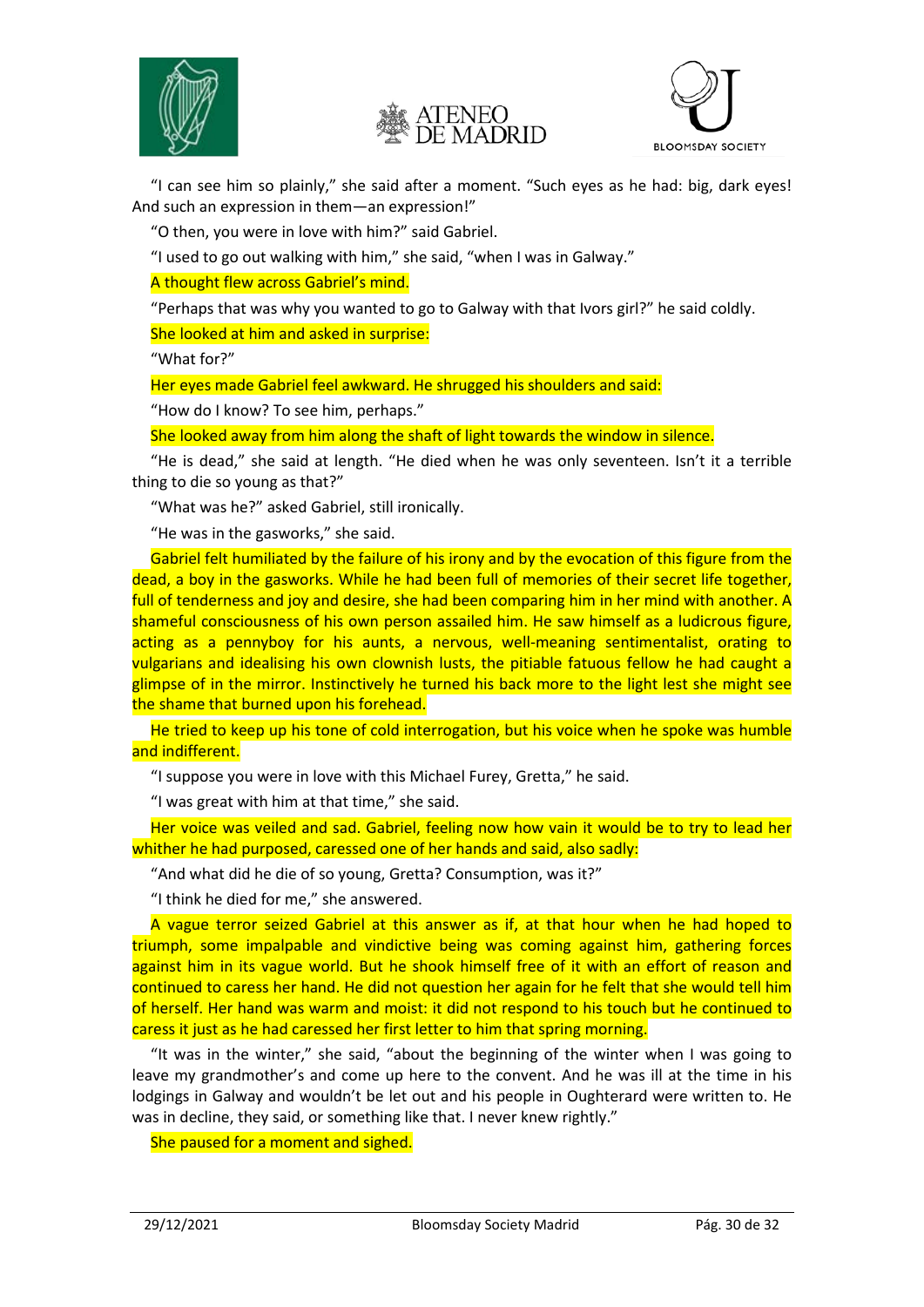





"Poor fellow," she said. "He was very fond of me and he was such a gentle boy. We used to go out together, walking, you know, Gabriel, like the way they do in the country. He was going to study singing only for his health. He had a very good voice, poor Michael Furey."

"Well; and then?" asked Gabriel.

"And then when it came to the time for me to leave Galway and come up to the convent he was much worse and I wouldn't be let see him so I wrote him a letter saying I was going up to Dublin and would be back in the summer and hoping he would be better then."

She paused for a moment to get her voice under control and then went on:

"Then the night before I left I was in my grandmother's house in Nuns' Island, packing up, and I heard gravel thrown up against the window. The window was so wet I couldn't see so I ran downstairs as I was and slipped out the back into the garden and there was the poor fellow at the end of the garden, shivering."

"And did you not tell him to go back?" asked Gabriel.

"I implored of him to go home at once and told him he would get his death in the rain. But he said he did not want to live. I can see his eyes as well as well! He was standing at the end of the wall where there was a tree."

"And did he go home?" asked Gabriel.

"Yes, he went home. And when I was only a week in the convent he died and he was buried in Oughterard where his people came from. O, the day I heard that, that he was dead!"

She stopped, choking with sobs and, overcome by emotion, flung herself face downward on the bed, sobbing in the quilt. Gabriel held her hand for a moment longer, irresolutely, and then, shy of intruding on her grief, let it fall gently and walked quietly to the window.

#### She was fast asleep.

Gabriel, leaning on his elbow, looked for a few moments unresentfully on her tangled hair and half-open mouth, listening to her deep-drawn breath. So she had had that romance in her life: a man had died for her sake. It hardly pained him now to think how poor a part he, her husband, had played in her life. He watched her while she slept as though he and she had never lived together as man and wife. His curious eyes rested long upon her face and on her hair: and, as he thought of what she must have been then, in that time of her first girlish beauty, a strange, friendly pity for her entered his soul. He did not like to say even to himself that her face was no longer beautiful but he knew that it was no longer the face for which Michael Furey had braved death.

Perhaps she had not told him all the story. His eyes moved to the chair over which she had thrown some of her clothes. A petticoat string dangled to the floor. One boot stood upright, its limp upper fallen down: the fellow of it lay upon its side. He wondered at his riot of emotions of an hour before. From what had it proceeded? From his aunt's supper, from his own foolish speech, from the wine and dancing, the merry-making when saying good-night in the hall, the pleasure of the walk along the river in the snow. Poor Aunt Julia! She, too, would soon be a shade with the shade of Patrick Morkan and his horse. He had caught that haggard look upon her face for a moment when she was singing *Arrayed for the Bridal*. Soon, perhaps, he would be sitting in that same drawing-room, dressed in black, his silk hat on his knees. The blinds would be drawn down and Aunt Kate would be sitting beside him, crying and blowing her nose and telling him how Julia had died. He would cast about in his mind for some words that might console her, and would find only lame and useless ones. Yes, yes: that would happen very soon.